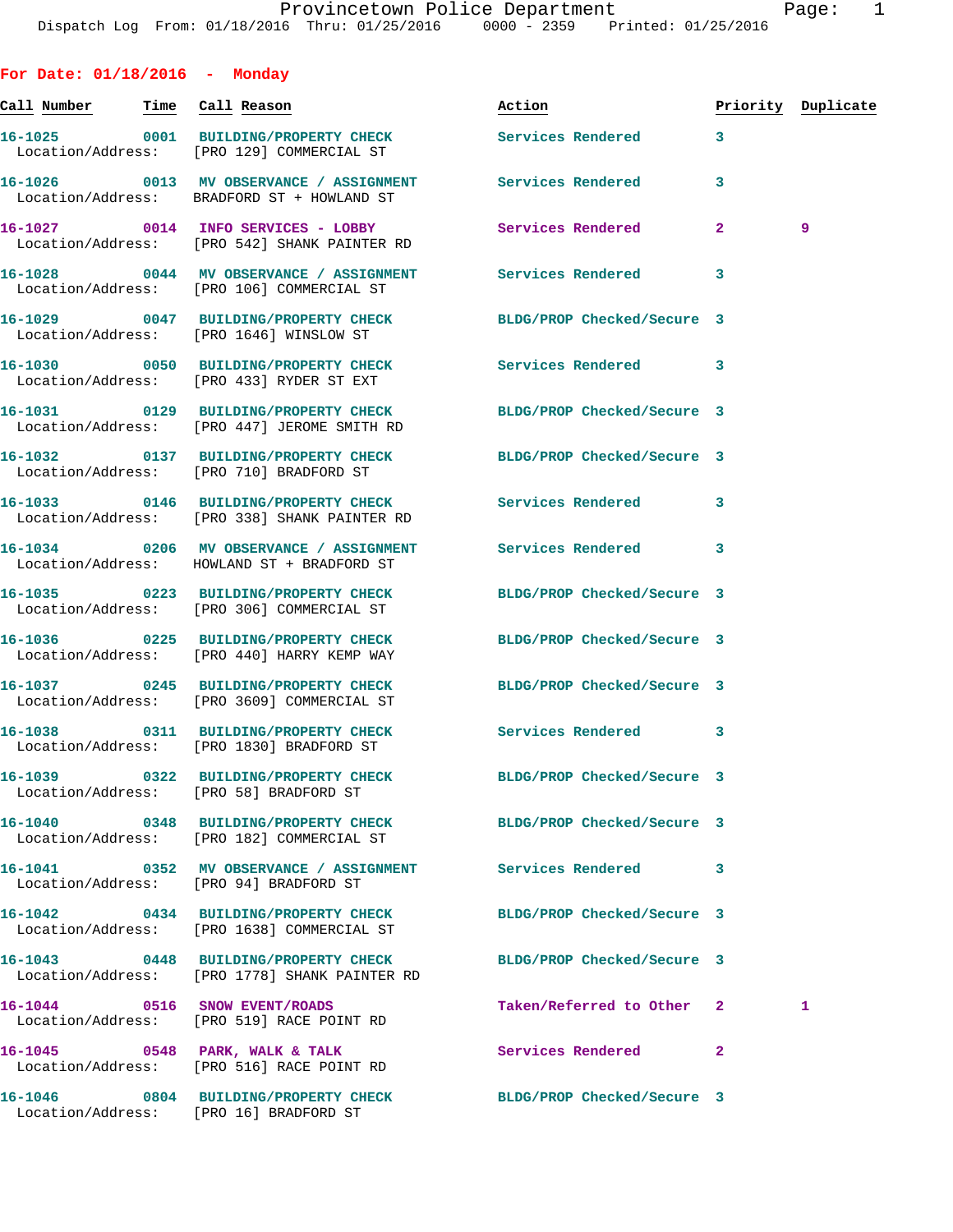|                                      | Provincetown Police Department The Page: 2<br>Dispatch Log From: 01/18/2016 Thru: 01/25/2016 0000 - 2359 Printed: 01/25/2016 |                            |              |
|--------------------------------------|------------------------------------------------------------------------------------------------------------------------------|----------------------------|--------------|
|                                      | 16-1047 0827 WIRES DOWN<br>Location/Address: BANGS ST + BRADFORD ST                                                          | Taken/Referred to Other 2  |              |
| Location/Address: COMMERCIAL ST      | 16-1048 0838 MV OBSERVANCE / ASSIGNMENT Services Rendered 3                                                                  |                            |              |
|                                      | 16-1049 0843 BUILDING/PROPERTY CHECK BLDG/PROP Checked/Secure 3<br>Location/Address: [PRO 2483] COMMERCIAL ST                |                            |              |
|                                      | 16-1050 0918 WIRES DOWN<br>Location/Address: [PRO 1293] BRADFORD ST                                                          | Services Rendered          | $\mathbf{2}$ |
|                                      | 16-1051 6920 MV OBSERVANCE / ASSIGNMENT Services Rendered<br>Location/Address: [PRO 3430] COMMERCIAL ST                      |                            | 3            |
|                                      | 16-1052 1006 BUILDING/PROPERTY CHECK BLDG/PROP Checked/Secure 3<br>Location/Address: [PRO 3033] COMMERCIAL ST                |                            |              |
|                                      | 16-1053 1021 MV OBSERVANCE / ASSIGNMENT Services Rendered 3<br>Location/Address: BRADFORD ST + HIGH POLE HILL                |                            |              |
|                                      | 16-1054 1029 RESIDENTIAL BURGLAR 1999 Palse Alarm<br>Location/Address: [PRO 733] BRADFORD ST                                 |                            | 1            |
|                                      | 16-1055 1048 BUILDING/PROPERTY CHECK BLDG/PROP Checked/Secure 3<br>Location/Address: [PRO 447] JEROME SMITH RD               |                            |              |
|                                      | 16-1056 1050 MV OBSERVANCE / ASSIGNMENT No Action Required 3<br>Location/Address: SHANK PAINTER RD + JEROME SMITH RD         |                            |              |
|                                      | 16-1057 1138 MV OBSERVANCE / ASSIGNMENT<br>Location/Address: HOWLAND ST + HARRY KEMP WAY                                     | No Action Required 3       |              |
|                                      | 16-1058 1138 BUILDING/PROPERTY CHECK BLDG/PROP Checked/Secure 3<br>Location/Address: [PRO 1778] SHANK PAINTER RD             |                            |              |
|                                      | 16-1059 1241 BUILDING/PROPERTY CHECK BLDG/PROP Checked/Secure 3<br>Location/Address: [PRO 1646] WINSLOW ST                   |                            |              |
|                                      | 16-1060 1245 MV OBSERVANCE / ASSIGNMENT Services Rendered 3<br>Location/Address: BRADFORD ST EXT + WEST VINE ST              |                            |              |
|                                      | 16-1061 1330 BUILDING/PROPERTY CHECK<br>Location/Address: [PRO 105] COMMERCIAL ST                                            | BLDG/PROP Checked/Secure 3 |              |
|                                      | 16-1062 1405 BUILDING/PROPERTY CHECK BLDG/PROP Checked/Secure 3<br>Location/Address: [PRO 2206] COMMERCIAL ST                |                            |              |
|                                      | 16-1063 1520 BUILDING/PROPERTY CHECK<br>Location/Address: [PRO 1638] COMMERCIAL ST                                           | BLDG/PROP Checked/Secure 3 |              |
|                                      | 16-1064 1522 BAR CHECK<br>Location/Address: [PRO 399] COMMERCIAL ST                                                          | Services Rendered          | $\mathbf{2}$ |
|                                      | 16-1065 1617 BUILDING/PROPERTY CHECK<br>Location/Address: [PRO 33] BRADFORD ST                                               | BLDG/PROP Checked/Secure 3 |              |
|                                      | 16-1066 1623 PARK, WALK & TALK<br>Location/Address: [PRO 105] COMMERCIAL ST                                                  | Services Rendered          | 2            |
|                                      | 16-1067 1640 MV OBSERVANCE / ASSIGNMENT Services Rendered<br>Location/Address: BRADFORD ST + ALDEN ST                        |                            | 3            |
|                                      | 16-1068 1647 BUILDING/PROPERTY CHECK<br>Location/Address: [PRO 2088] COMMERCIAL ST                                           | BLDG/PROP Checked/Secure 3 |              |
|                                      | 16-1069 1818 BUILDING/PROPERTY CHECK BLDG/PROP Checked/Secure 3<br>Location/Address: [PRO 3033] COMMERCIAL ST                |                            |              |
| Location/Address: [PRO 3287] ROUTE 6 | 16-1070 1942 BUILDING/PROPERTY CHECK BLDG/PROP Checked/Secure 3                                                              |                            |              |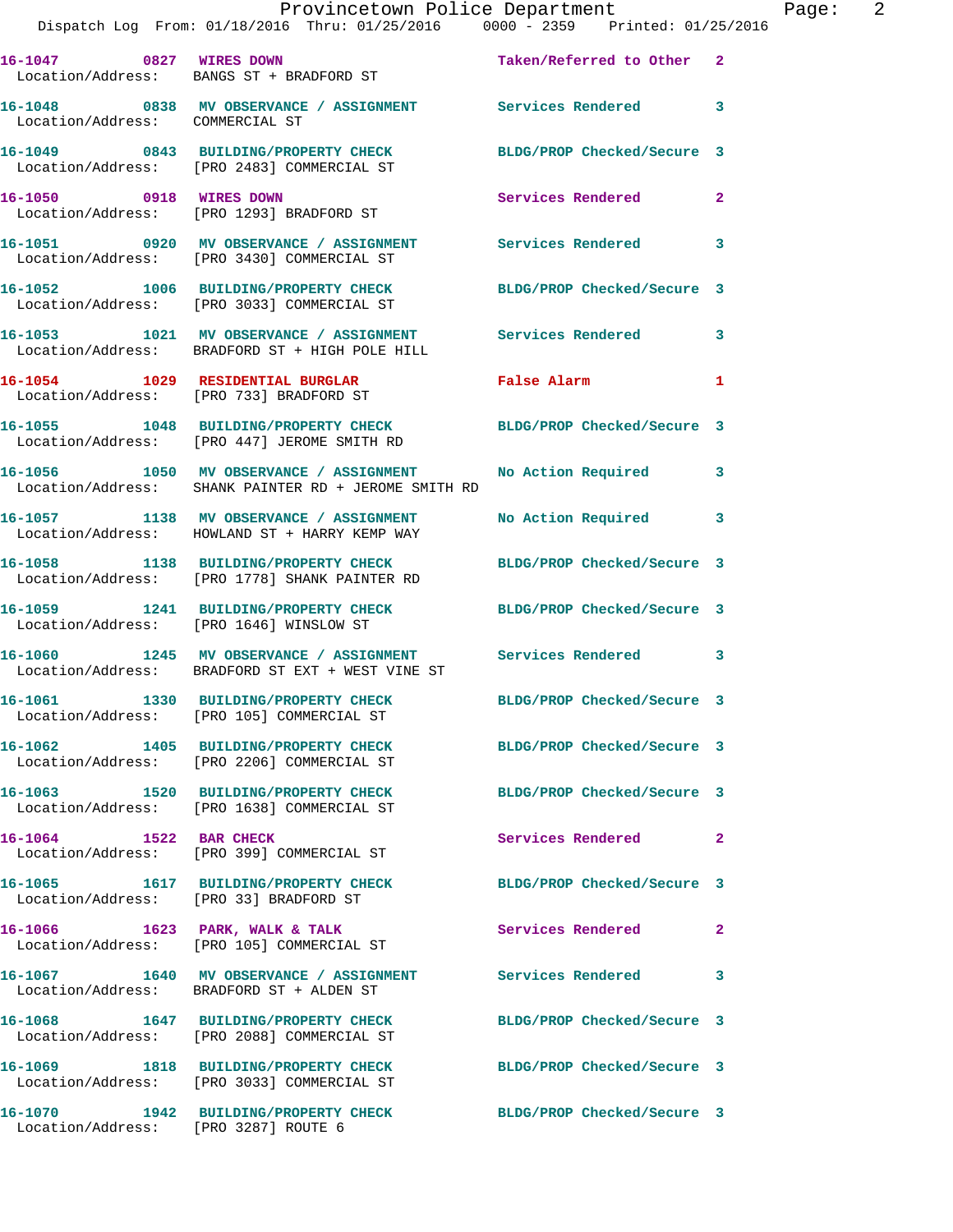|                                      | Dispatch Log From: 01/18/2016 Thru: 01/25/2016 0000 - 2359 Printed: 01/25/2016                                  | Provincetown Police Department |                         | Page: 3 |  |
|--------------------------------------|-----------------------------------------------------------------------------------------------------------------|--------------------------------|-------------------------|---------|--|
|                                      | 16-1071 2033 HAZARDS<br>Location/Address: [PRO 1463] COMMERCIAL ST                                              | Taken/Referred to Other 2      |                         |         |  |
|                                      | 16-1072 2140 BUILDING/PROPERTY CHECK BLDG/PROP Checked/Secure 3<br>Location/Address: [PRO 3259] MACMILLAN WHARF |                                |                         |         |  |
|                                      | 16-1073 2337 MV OBSERVANCE / ASSIGNMENT Services Rendered 3<br>Location/Address: BRADFORD ST + RYDER ST         |                                |                         |         |  |
| Location/Address: [PRO 2513] ROUTE 6 | 16-1074 2342 MV OBSERVANCE / ASSIGNMENT Services Rendered                                                       |                                | $\overline{\mathbf{3}}$ |         |  |
| Location/Address: [PRO 2513] ROUTE 6 | 16-1075 2343 MV OBSERVANCE / ASSIGNMENT Services Rendered 3                                                     |                                |                         |         |  |
| For Date: $01/19/2016$ - Tuesday     |                                                                                                                 |                                |                         |         |  |
|                                      | 16-1076 0011 BUILDING/PROPERTY CHECK BLDG/PROP Checked/Secure 3<br>Location/Address: [PRO 3609] COMMERCIAL ST   |                                |                         |         |  |
|                                      | 16-1077 0017 BUILDING/PROPERTY CHECK BLDG/PROP Checked/Secure 3<br>Location/Address: [PRO 2543] MACMILLAN WHARF |                                |                         |         |  |
|                                      | 16-1078 0021 BUILDING/PROPERTY CHECK BLDG/PROP Checked/Secure 3<br>Location/Address: [PRO 530] SHANK PAINTER RD |                                |                         |         |  |
|                                      | 16-1079 0030 MV OBSERVANCE / ASSIGNMENT No Action Required 3<br>Location/Address: [PRO 2577] BRADFORD ST        |                                |                         |         |  |
|                                      | 16-1080 0043 MV OBSERVANCE / ASSIGNMENT Services Rendered 3<br>Location/Address: BRADFORD ST + HOWLAND ST       |                                |                         |         |  |
|                                      | 16-1081 0059 MV OBSERVANCE / ASSIGNMENT Services Rendered 3<br>Location/Address: [PRO 106] COMMERCIAL ST        |                                |                         |         |  |
|                                      | 16-1082 0130 BUILDING/PROPERTY CHECK BLDG/PROP Checked/Secure 3<br>Location/Address: [PRO 710] BRADFORD ST      |                                |                         |         |  |
|                                      | 16-1083 0144 BUILDING/PROPERTY CHECK BLDG/PROP Checked/Secure 3<br>Location/Address: [PRO 1638] COMMERCIAL ST   |                                |                         |         |  |
|                                      | 16-1084 0212 BUILDING/PROPERTY CHECK<br>Location/Address: [PRO 1830] BRADFORD ST                                | Services Rendered              | 3                       |         |  |
|                                      | 16-1085 0229 BUILDING/PROPERTY CHECK<br>Location/Address: [PRO 1646] WINSLOW ST                                 | BLDG/PROP Checked/Secure 3     |                         |         |  |
| Location/Address: [PRO 2519] ROUTE 6 | 16-1086 0235 MV OBSERVANCE / ASSIGNMENT                                                                         | Services Rendered              | 3                       |         |  |
|                                      | 16-1087 0250 BUILDING/PROPERTY CHECK<br>Location/Address: [PRO 519] RACE POINT RD                               | BLDG/PROP Checked/Secure 3     |                         |         |  |
| 16-1088                              | 0312 INFO SERVICES - LOBBY<br>Location/Address: [PRO 542] SHANK PAINTER RD                                      | Services Rendered 2            |                         | 14      |  |

Location/Address: [PRO 542] SHANK PAINTER RD

**16-1089 0337 911 TEST CALLS Services Rendered 1** 

**16-1090 0346 BUILDING/PROPERTY CHECK BLDG/PROP Checked/Secure 3**  Location/Address: [PRO 1778] SHANK PAINTER RD

**16-1092 0501 MV OBSERVANCE / ASSIGNMENT Services Rendered 3**  Location/Address: ROUTE 6 + SNAIL RD

**16-1091 0503 MV OBSERVANCE / ASSIGNMENT Services Rendered 3**  Location/Address: [PRO 94] BRADFORD ST

**16-1093 0522 BUILDING/PROPERTY CHECK BLDG/PROP Checked/Secure 3**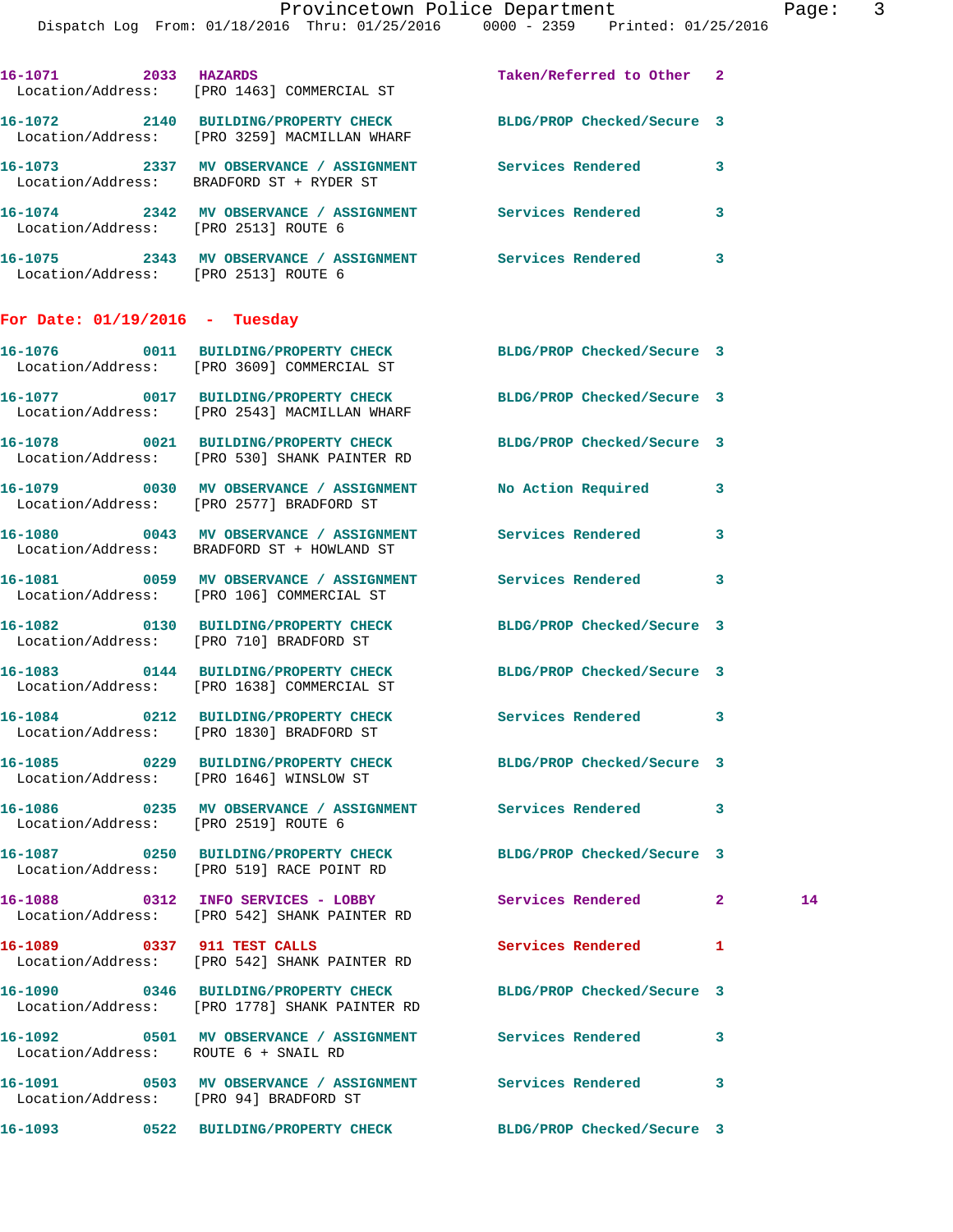|                                      | Dispatch Log From: 01/18/2016 Thru: 01/25/2016 0000 - 2359 Printed: 01/25/2016                                     | Provincetown Police Department |              | Page: 4 |  |
|--------------------------------------|--------------------------------------------------------------------------------------------------------------------|--------------------------------|--------------|---------|--|
|                                      | Location/Address: [PRO 3256] COMMERCIAL ST                                                                         |                                |              |         |  |
|                                      | 16-1094 0534 PARK, WALK & TALK<br>Location/Address: [PRO 539] SHANK PAINTER RD                                     | No Action Required 2           |              |         |  |
|                                      | 16-1095 0545 BUILDING/PROPERTY CHECK BLDG/PROP Checked/Secure 3<br>Location/Address: [PRO 33] BRADFORD ST          |                                |              |         |  |
|                                      | 16-1096 0551 BUILDING/PROPERTY CHECK BLDG/PROP Checked/Secure 3<br>Location/Address: [PRO 1780] JOHNSON ST         |                                |              |         |  |
| Location/Address: SHANK PAINTER RD   | 16-1097 0603 MV OBSERVANCE / ASSIGNMENT No Action Required 3                                                       |                                |              |         |  |
|                                      | 16-1098 0742 BUILDING/PROPERTY CHECK Services Rendered 3<br>Location/Address: [PRO 2490] PROVINCELANDS RD          |                                |              |         |  |
|                                      | 16-1099 0742 BUILDING/PROPERTY CHECK<br>Location/Address: [PRO 447] JEROME SMITH RD                                | BLDG/PROP Checked/Secure 3     |              |         |  |
|                                      | 16-1100 0744 MV OBSERVANCE / ASSIGNMENT<br>Location/Address: SHANK PAINTER RD + JEROME SMITH RD                    | No Action Required 3           |              |         |  |
|                                      | 16-1101 0758 BUILDING/PROPERTY CHECK<br>Location/Address: [PRO 3430] COMMERCIAL ST                                 | Services Rendered 3            |              |         |  |
|                                      | 16-1102 0815 BUILDING/PROPERTY CHECK<br>Location/Address: [PRO 2898] JEROME SMITH RD                               | BLDG/PROP Checked/Secure 3     |              |         |  |
|                                      | 16-1103 0853 MV OBSERVANCE / ASSIGNMENT Services Rendered 3<br>Location/Address: [PRO 2489] BRADFORD ST            |                                |              |         |  |
|                                      | 16-1104 0928 BUILDING/PROPERTY CHECK<br>Location/Address: [PRO 2483] COMMERCIAL ST                                 | BLDG/PROP Checked/Secure 3     |              |         |  |
|                                      | 16-1105 0958 MV OBSERVANCE / ASSIGNMENT Services Rendered 3<br>Location/Address: [PRO 106] COMMERCIAL ST           |                                |              |         |  |
|                                      | 16-1106 0958 BUILDING/PROPERTY CHECK<br>Location/Address: [PRO 3317] CEMETERY RD                                   | BLDG/PROP Checked/Secure 3     |              |         |  |
|                                      | 16-1107 0959 BUILDING/PROPERTY CHECK BLDG/PROP Checked/Secure 3<br>Location/Address: [PRO 3318] CEMETERY RD        |                                |              |         |  |
| Location/Address: [PRO 571] ALDEN ST | 16-1108 1037 BUILDING/PROPERTY CHECK BLDG/PROP Checked/Secure 3                                                    |                                |              |         |  |
|                                      | 16-1109 1144 SCAM PHONE CALLS<br>Location/Address: [PRO 542] SHANK PAINTER RD                                      | SPOKEN TO                      | 3            |         |  |
|                                      | 16-1110 1230 ASSIST CITIZEN<br>Location/Address: [PRO 542] SHANK PAINTER RD                                        | Services Rendered              | 3            |         |  |
| Location/Address: [PRO 3287] ROUTE 6 | 16-1111 1230 BUILDING/PROPERTY CHECK BLDG/PROP Checked/Secure 3                                                    |                                |              |         |  |
|                                      | 16-1112 1236 SYSTEM TESTING<br>Location/Address: [PRO 1778] SHANK PAINTER RD                                       | No Action Required 1           |              |         |  |
|                                      | 16-1113 1312 MV OBSERVANCE / ASSIGNMENT<br>Location/Address: HOWLAND ST + HARRY KEMP WAY                           | No Action Required 3           |              |         |  |
| Location/Address: SNAIL RD           | 16-1114 1336 MV OBSERVANCE / ASSIGNMENT Services Rendered                                                          |                                | 3            |         |  |
|                                      | 16-1115 1351 BIKE GENERAL<br>Location/Address: [PRO 542] SHANK PAINTER RD                                          | Services Rendered              | $\mathbf{2}$ |         |  |
|                                      | 16-1116 1356 MV OBSERVANCE / ASSIGNMENT No Action Required<br>Location/Address: SHANK PAINTER RD + JEROME SMITH RD |                                | $\mathbf{3}$ |         |  |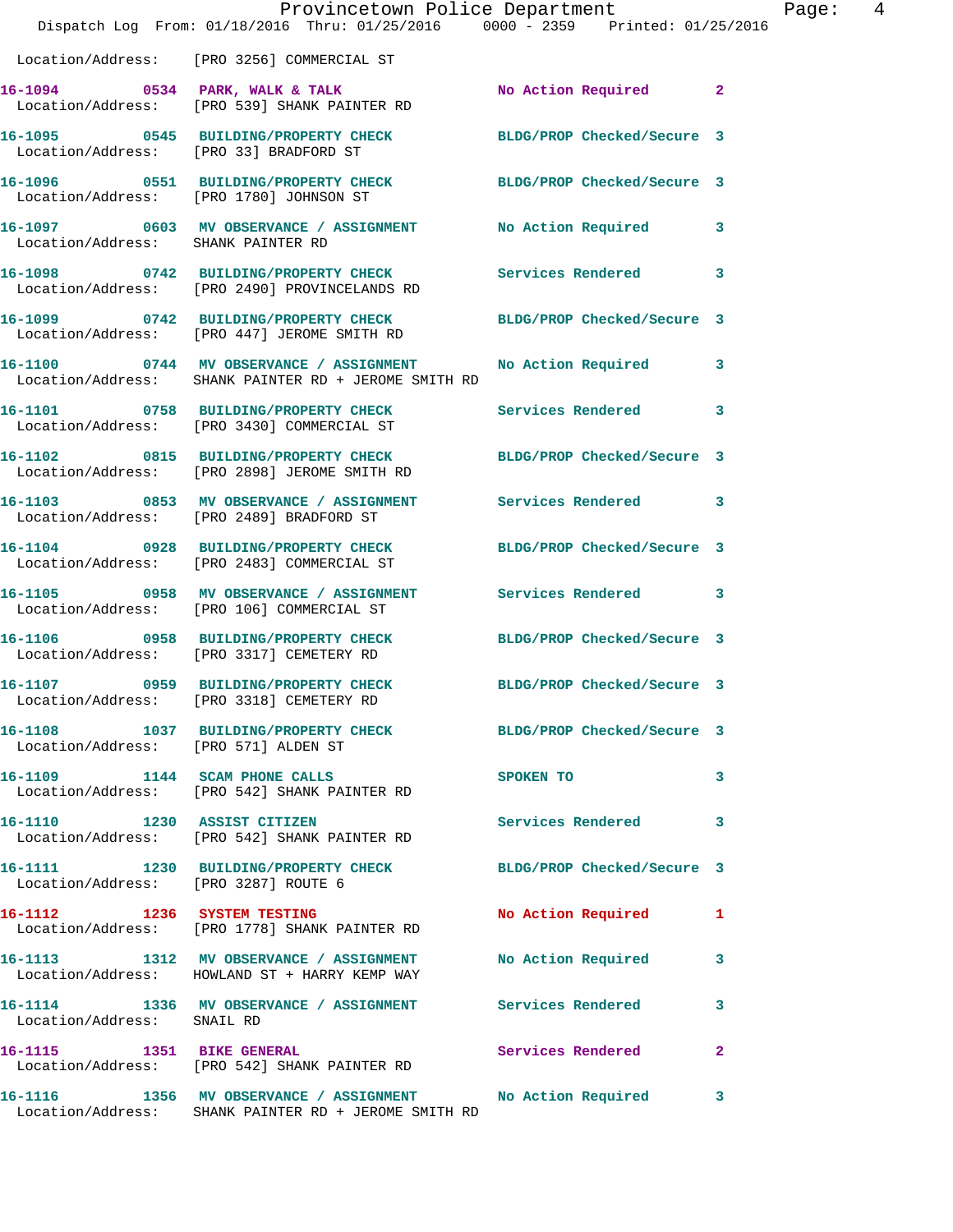|                                      | Provincetown Police Department<br>Dispatch Log From: 01/18/2016 Thru: 01/25/2016 0000 - 2359 Printed: 01/25/2016   |                            | Page: 5      |
|--------------------------------------|--------------------------------------------------------------------------------------------------------------------|----------------------------|--------------|
|                                      |                                                                                                                    |                            |              |
| Location/Address: ROUTE 6            | 16-1117 1528 MV OBSERVANCE / ASSIGNMENT Services Rendered 3                                                        |                            |              |
|                                      | 16-1118 1542 MV STOP<br>Location/Address: [PRO 2479] ROUTE 6                                                       | VERBAL WARNING 3           |              |
|                                      | 16-1119 1601 PARK, WALK & TALK (Services Rendered 2)<br>Location/Address: [PRO 3908] COMMERCIAL ST                 |                            |              |
|                                      | 16-1120 1612 MV STOP<br>Location/Address: [PRO 2513] ROUTE 6                                                       | <b>VERBAL WARNING</b>      | 3            |
|                                      | 16-1121 1629 BUILDING/PROPERTY CHECK BLDG/PROP Checked/Secure 3<br>Location/Address: [PRO 707] BAYBERRY AVE        |                            |              |
|                                      | 16-1122 1630 BUILDING/PROPERTY CHECK BLDG/PROP Checked/Secure 3<br>Location/Address: [PRO 646] COMMERCIAL ST       |                            |              |
|                                      | 16-1124 1651 MV OBSERVANCE / ASSIGNMENT Services Rendered 3<br>Location/Address: HOWLAND ST + HARRY KEMP WAY       |                            |              |
|                                      | 16-1123 1654 BUILDING/PROPERTY CHECK BLDG/PROP Checked/Secure 3<br>Location/Address: [PRO 3033] COMMERCIAL ST      |                            |              |
|                                      | 16-1125 1658 MEDICAL EMERGENCY/LIFT ASSIST Transported to Hospital 1<br>Location/Address: [PRO 2990] COMMERCIAL ST |                            |              |
| Location/Address: [PRO 2513] ROUTE 6 | 16-1126 1705 MV OBSERVANCE / ASSIGNMENT Services Rendered 3                                                        |                            |              |
| 16-1128 1714 MV STOP                 | Location/Address: [PRO 2521] ROUTE 6                                                                               | <b>VERBAL WARNING</b>      | $\mathbf{3}$ |
|                                      | 16-1129 1717 MV STOP<br>Location/Address: [PRO 1886] BRADFORD ST                                                   | <b>VERBAL WARNING</b>      | 3            |
|                                      | 16-1130 1717 ASSIST AGENCY / MUTUAL AID Services Rendered 3<br>Location/Address: [PRO 1892] SHANK PAINTER RD       |                            |              |
| Location/Address: [PRO 2479] ROUTE 6 | 16-1131 1733 MV STOP                                                                                               | <b>VERBAL WARNING 3</b>    |              |
|                                      | 16-1132 1746 BUILDING/PROPERTY CHECK BLDG/PROP Checked/Secure 3<br>Location/Address: [PRO 488] MAYFLOWER ST        |                            |              |
|                                      | 16-1133 1746 BUILDING/PROPERTY CHECK BLDG/PROP Checked/Secure 3<br>Location/Address: [PRO 447] JEROME SMITH RD     |                            |              |
|                                      | 16-1135 1902 BUILDING/PROPERTY CHECK<br>Location/Address: [PRO 569] WINSLOW ST                                     | BLDG/PROP Checked/Secure 3 |              |
|                                      | 16-1136 1939 BUILDING/PROPERTY CHECK<br>Location/Address: [PRO 710] BRADFORD ST                                    | BLDG/PROP Checked/Secure 3 |              |
|                                      | 16-1138 2035 BUILDING/PROPERTY CHECK<br>Location/Address: [PRO 519] RACE POINT RD                                  | BLDG/PROP Checked/Secure 3 |              |
|                                      | 16-1139 2038 BUILDING/PROPERTY CHECK<br>Location/Address: [PRO 564] BAYBERRY AVE                                   | BLDG/PROP Checked/Secure 3 |              |
|                                      | 16-1140 2054 MV OBSERVANCE / ASSIGNMENT Services Rendered 3<br>Location/Address: ROUTE 6 + SHANK PAINTER RD        |                            |              |
|                                      | 16-1141 2113 MV OBSERVANCE / ASSIGNMENT Services Rendered<br>Location/Address: [PRO 94] BRADFORD ST                |                            | 3            |
|                                      | 16-1142 2132 BUILDING/PROPERTY CHECK Services Rendered 3<br>Location/Address: [PRO 440] HARRY KEMP WAY             |                            |              |
|                                      | 16-1143 2210 BUILDING/PROPERTY CHECK<br>Location/Address: [PRO 105] COMMERCIAL ST                                  | BLDG/PROP Checked/Secure 3 |              |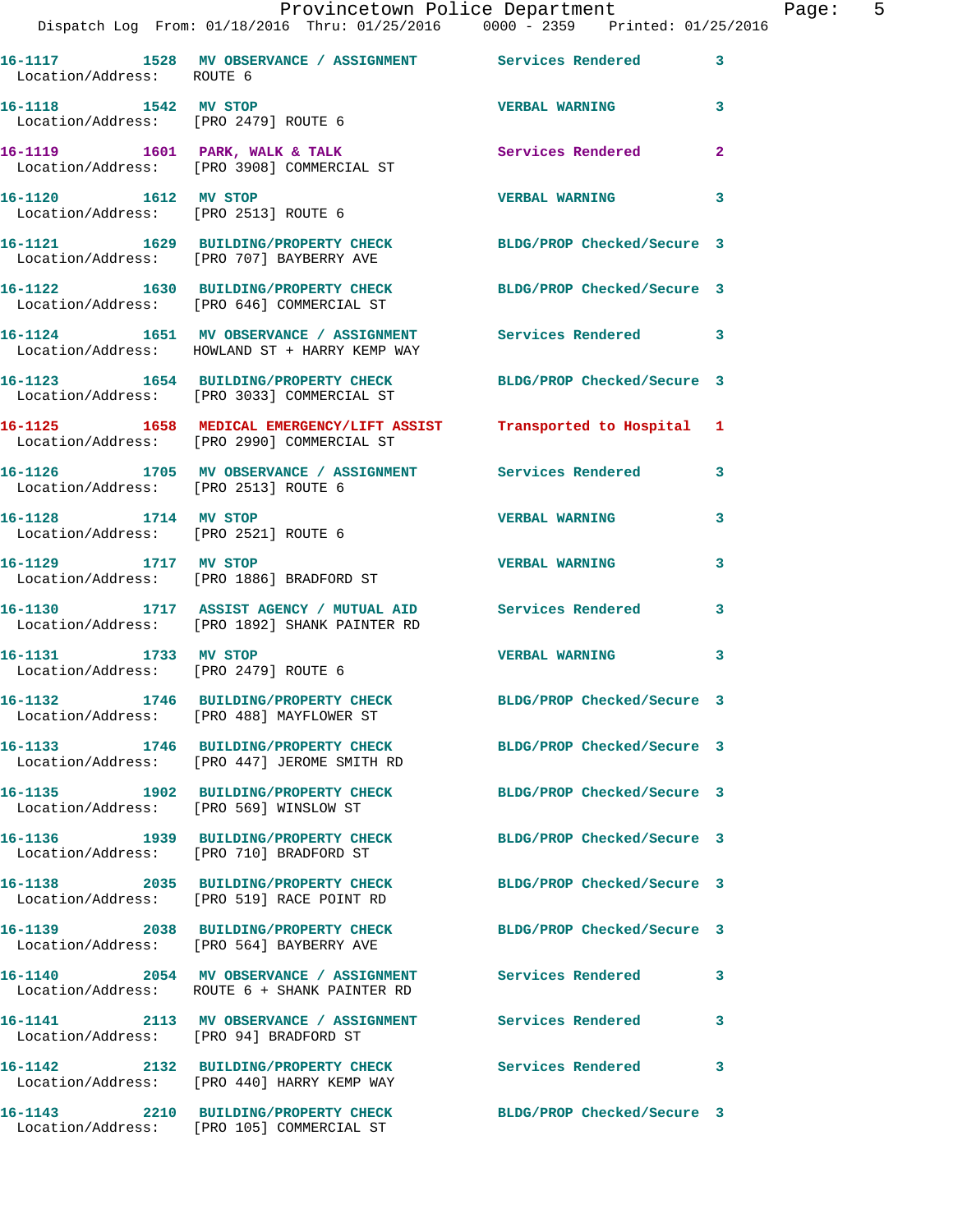Dispatch Log From: 01/18/2016 Thru: 01/25/2016 0000 - 2359 Printed: 01/25/2016

**16-1144 2212 BUILDING/PROPERTY CHECK BLDG/PROP Checked/Secure 3**  Location/Address: [PRO 33] BRADFORD ST **16-1145 2325 BUILDING/PROPERTY CHECK BLDG/PROP Checked/Secure 3**  Location/Address: [PRO 1638] COMMERCIAL ST **For Date: 01/20/2016 - Wednesday 16-1146 0004 MV OBSERVANCE / ASSIGNMENT No Action Required 3**  Location/Address: [PRO 595] BRADFORD ST **16-1147 0020 MV OBSERVANCE / ASSIGNMENT Services Rendered 3**  Location/Address: ROUTE 6 + SNAIL RD **16-1148 0026 LOBBY TRAFFIC Services Rendered 2 18**  Location/Address: [PRO 542] SHANK PAINTER RD **16-1150 0051 BUILDING/PROPERTY CHECK BLDG/PROP Checked/Secure 3**  Location/Address: [PRO 710] BRADFORD ST **16-1151 0137 BUILDING/PROPERTY CHECK BLDG/PROP Checked/Secure 3**  Location/Address: [PRO 1778] SHANK PAINTER RD **16-1152 0143 BUILDING/PROPERTY CHECK BLDG/PROP Checked/Secure 3**  Location/Address: [PRO 519] RACE POINT RD **16-1153 0436 BUILDING/PROPERTY CHECK BLDG/PROP Checked/Secure 3**  Location/Address: [PRO 530] SHANK PAINTER RD **16-1154 0532 BUILDING/PROPERTY CHECK BLDG/PROP Checked/Secure 3**  Location/Address: [PRO 545] SHANK PAINTER RD **16-1155 0545 MV OBSERVANCE / ASSIGNMENT No Action Required 3**  Location/Address: SHANK PAINTER RD **16-1156 0553 MV OBSERVANCE / ASSIGNMENT Services Rendered 3**  Location/Address: ROUTE 6 **16-1157 0610 BUILDING/PROPERTY CHECK BLDG/PROP Checked/Secure 3**  Location/Address: [PRO 33] BRADFORD ST **16-1158 0749 BUILDING/PROPERTY CHECK BLDG/PROP Checked/Secure 3**  Location/Address: [PRO 3287] ROUTE 6 **16-1159 0755 BUILDING/PROPERTY CHECK BLDG/PROP Checked/Secure 3**  Location/Address: [PRO 447] JEROME SMITH RD **16-1160 0809 SCHOOL Services Rendered 3**  Location/Address: [PRO 569] WINSLOW ST 16-1161 0818 FOUND CO LICENSE PLT **Services Rendered** 3 Location/Address: [PRO 542] SHANK PAINTER RD **16-1162 0856 RESIDENTIAL BURGLAR False Alarm 1**  Location/Address: [PRO 2767] COTTAGE ST **16-1163 0908 BUILDING/PROPERTY CHECK BLDG/PROP Checked/Secure 3**  Location/Address: [PRO 2898] JEROME SMITH RD **16-1164 0911 MV OBSERVANCE / ASSIGNMENT No Action Required 3**  Location/Address: [PRO 2521] ROUTE 6 **16-1165 0928 MV OBSERVANCE / ASSIGNMENT Services Rendered 3**  Location/Address: HOWLAND ST + HARRY KEMP WAY **16-1166 0936 BUILDING/PROPERTY CHECK BLDG/PROP Checked/Secure 3**  Location/Address: [PRO 571] ALDEN ST

**16-1167 0953 MV STOP VERBAL WARNING 3**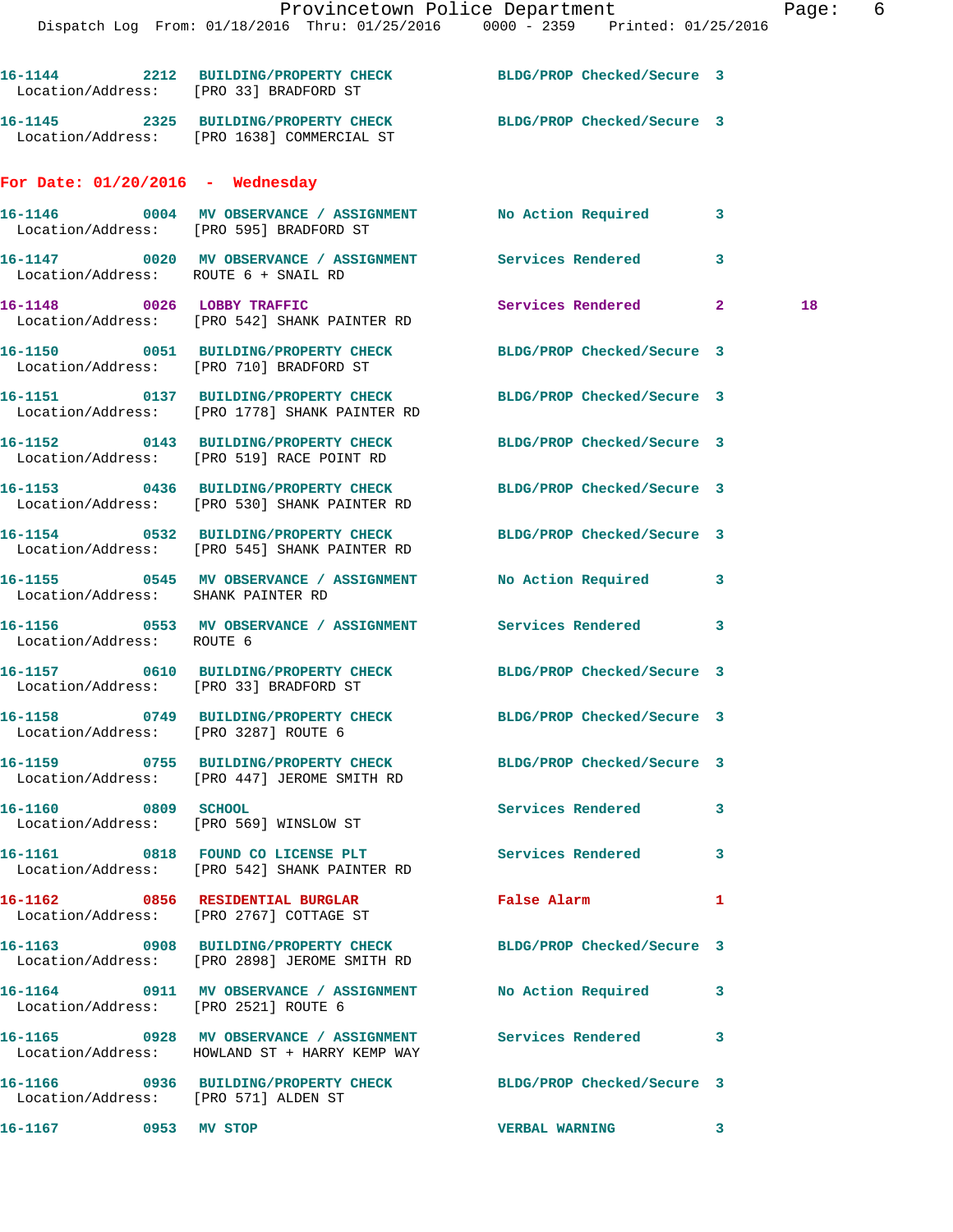|                                                            | Provincetown Police Department<br>Dispatch Log From: 01/18/2016 Thru: 01/25/2016 0000 - 2359 Printed: 01/25/2016 |                           | Page: 7      |
|------------------------------------------------------------|------------------------------------------------------------------------------------------------------------------|---------------------------|--------------|
| Location/Address: [PRO 2521] ROUTE 6                       |                                                                                                                  |                           |              |
|                                                            | 16-1168 0958 ANIMAL CALL<br>Location/Address: [PRO 2645] SHANK PAINTER RD                                        | Services Rendered 2       |              |
|                                                            | 16-1169 1029 BUILDING/PROPERTY CHECK BLDG/PROP Checked/Secure 3<br>Location/Address: [PRO 1638] COMMERCIAL ST    |                           |              |
|                                                            | 16-1170 1032 BUILDING/PROPERTY CHECK BLDG/PROP Checked/Secure 3<br>Location/Address: [PRO 3317] CEMETERY RD      |                           |              |
|                                                            | 16-1171 1032 BUILDING/PROPERTY CHECK BLDG/PROP Checked/Secure 3<br>Location/Address: [PRO 3318] CEMETERY RD      |                           |              |
|                                                            | 16-1172 1047 BUILDING/PROPERTY CHECK BLDG/PROP Checked/Secure 3<br>Location/Address: [PRO 2500] COMMERCIAL ST    |                           |              |
|                                                            | 16-1173 1114 FOLLOW UP<br>Location/Address: [PRO 542] SHANK PAINTER RD                                           | SPOKEN TO                 | $\mathbf{2}$ |
|                                                            | 16-1174 1123 ANIMAL/FOX<br>Location/Address: [PRO 2693] FREEMAN ST                                               | <b>GONE ON ARRIVAL</b>    | $\mathbf{2}$ |
|                                                            | 16-1175    1135    ALARM - GENERAL<br>Location/Address: [PRO 2767] COTTAGE ST                                    | No Action Required        | 1            |
|                                                            | 16-1176 1148 MV OBSERVANCE / ASSIGNMENT Services Rendered 3<br>Location/Address: BRADFORD ST + STANDISH ST       |                           |              |
|                                                            | 16-1177 1347 COMPLAINT<br>Location/Address: [PRO 542] SHANK PAINTER RD                                           | SPOKEN TO                 | 3            |
| Location/Address: COMMERCIAL ST                            | 16-1178 1402 FOLLOW UP/COMPLAINT Could Not Locate 2                                                              |                           |              |
|                                                            | 16-1179 1408 BUILDING/PROPERTY CHECK BLDG/PROP Checked/Secure 3<br>Location/Address: [PRO 3259] MACMILLAN WHARF  |                           |              |
| 16-1180 1423 MV STOP<br>Location/Address: SHANK PAINTER RD |                                                                                                                  | <b>VERBAL WARNING 3</b>   |              |
| 1451 FOX FEEDING<br>16–1181                                | Location/Address: TREMONT ST + MECHANIC ST                                                                       | Services Rendered         | 2            |
|                                                            |                                                                                                                  | Services Rendered         | $\mathbf{2}$ |
|                                                            | 16-1183 1518 PARK, WALK & TALK<br>Location/Address: [PRO 285] COMMERCIAL ST                                      | Services Rendered         | $\mathbf{2}$ |
|                                                            | 16-1184 1522 FOUND CAMERA EQUIPMENT/BASKET Services Rendered<br>Location/Address: [PRO 2490] PROVINCELANDS RD    |                           | 3            |
|                                                            | 16-1185 1637 BUILDING/PROPERTY CHECK BLDG/PROP Checked/Secure 3<br>Location/Address: [PRO 3033] COMMERCIAL ST    |                           |              |
|                                                            | 16-1186   1639   MEDICAL EMERGENCY<br>Location/Address: [PRO 440] HARRY KEMP WAY                                 | Transported to Hospital 1 |              |
|                                                            | 16-1188 1718 PARK, WALK & TALK<br>Location/Address: [PRO 488] MAYFLOWER ST                                       | Services Rendered         | $\mathbf{2}$ |
|                                                            | 16-1189 1747 FIRE, STRUCTURE<br>Location/Address: [PRO 2830] WINSTON CT                                          | Extinguished              | 1            |
|                                                            | 16-1190 1840 MV STOP<br>Location/Address: [PRO 1886] BRADFORD ST                                                 | <b>VERBAL WARNING</b>     | 3            |
|                                                            | 16-1191 1855 BUILDING/PROPERTY CHECK BLDG/PROP Checked/Secure 3<br>Location/Address: [PRO 1638] COMMERCIAL ST    |                           |              |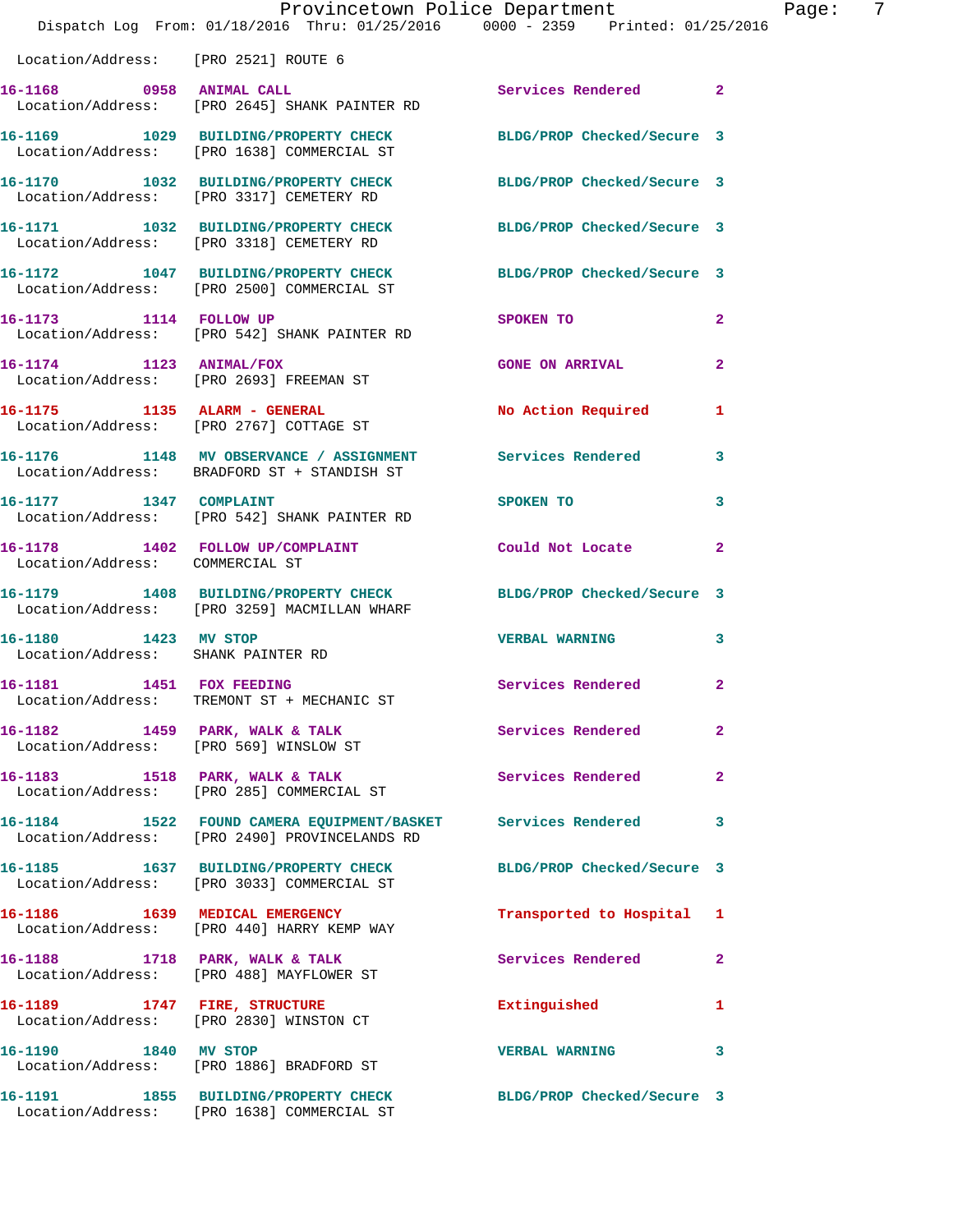| $\mathbb{R}^n$                       | Provincetown Police Department<br>Dispatch Log From: 01/18/2016 Thru: 01/25/2016 0000 - 2359 Printed: 01/25/2016 |                       |   | Page |
|--------------------------------------|------------------------------------------------------------------------------------------------------------------|-----------------------|---|------|
|                                      | 16-1192 1928 BUILDING/PROPERTY CHECK BLDG/PROP Checked/Secure 3                                                  |                       |   |      |
|                                      | Location/Address: [PRO 707] BAYBERRY AVE                                                                         |                       |   |      |
|                                      | 16-1193 1931 MV OBSERVANCE / ASSIGNMENT Services Rendered 3<br>Location/Address: [PRO 2513] ROUTE 6              |                       |   |      |
|                                      | 16-1194 1935 MV STOP<br>Location/Address: ROUTE 6 + SNAIL RD                                                     | <b>VERBAL WARNING</b> | 3 |      |
| 16-1195 1958 MV STOP                 | Location/Address: ROUTE 6 + SNAIL RD                                                                             | <b>VERBAL WARNING</b> | 3 |      |
|                                      | 16-1196 2009 MV STOP<br>Location/Address: [PRO 521] ROUTE 6                                                      | <b>VERBAL WARNING</b> | 3 |      |
|                                      | 16-1197 2015 BUILDING/PROPERTY CHECK BLDG/PROP Checked/Secure 3<br>Location/Address: [PRO 519] RACE POINT RD     |                       |   |      |
|                                      | 16-1198 2046 MV STOP<br>Location/Address: [PRO 542] SHANK PAINTER RD                                             | <b>VERBAL WARNING</b> | 3 |      |
|                                      | 16-1199 2048 BUILDING/PROPERTY CHECK BLDG/PROP Checked/Secure 3<br>Location/Address: [PRO 33] BRADFORD ST        |                       |   |      |
|                                      | 16-1200 2106 MV STOP<br>Location/Address: BRADFORD ST + HOWLAND ST                                               | VERBAL WARNING 3      |   |      |
|                                      | 16-1201 2213 BUILDING/PROPERTY CHECK BLDG/PROP Checked/Secure 3<br>Location/Address: [PRO 3287] ROUTE 6          |                       |   |      |
|                                      | 16-1202 2314 BUILDING/PROPERTY CHECK Services Rendered 3<br>Location/Address: [PRO 2898] JEROME SMITH RD         |                       |   |      |
|                                      | 16-1203 2322 BUILDING/PROPERTY CHECK BLDG/PROP Checked/Secure 3<br>Location/Address: [PRO 519] RACE POINT RD     |                       |   |      |
|                                      | 16-1205 2335 MV OBSERVANCE / ASSIGNMENT Services Rendered 3<br>Location/Address: [PRO 2818] CONWELL ST           |                       |   |      |
|                                      | 16-1204 2336 MV OBSERVANCE / ASSIGNMENT Services Rendered<br>Location/Address: [PRO 94] BRADFORD ST              |                       | 3 |      |
| For Date: $01/21/2016$ - Thursday    |                                                                                                                  |                       |   |      |
|                                      | 16-1206 0002 BUILDING/PROPERTY CHECK BLDG/PROP Checked/Secure 3<br>Location/Address: [PRO 440] HARRY KEMP WAY    |                       |   |      |
|                                      | 16-1207 0010 BUILDING/PROPERTY CHECK Services Rendered<br>Location/Address: [PRO 1830] BRADFORD ST               |                       | 3 |      |
| Location/Address: [PRO 2521] ROUTE 6 | 16-1208 0013 MV OBSERVANCE / ASSIGNMENT Services Rendered 3                                                      |                       |   |      |
|                                      | 16-1209 0017 INFO SERVICES - LOBBY Services Rendered 2<br>Location/Address: [PRO 542] SHANK PAINTER RD           |                       |   | 10   |
|                                      | 16-1211 0036 BUILDING/PROPERTY CHECK BLDG/PROP Checked/Secure 3<br>Location/Address: [PRO 175] COMMERCIAL ST     |                       |   |      |
|                                      | 16-1212 0044 MV OBSERVANCE / ASSIGNMENT Services Rendered<br>Location/Address: BRADFORD ST + HOWLAND ST          |                       | 3 |      |
|                                      | 16-1213 0056 VERBAL STOP SIGN/BRAKE LIGHTS VERBAL WARNING<br>Location/Address: [PRO 759] BRADFORD ST             |                       | 3 |      |
|                                      | 16-1214 0110 MV OBSERVANCE / ASSIGNMENT Services Rendered<br>Location/Address: [PRO 94] BRADFORD ST              |                       | 3 |      |
|                                      | 16-1215 		 0125 MV OBSERVANCE / ASSIGNMENT 		 No Action Required 3                                               |                       |   |      |

Location/Address: [PRO 3260] BRADFORD ST EXT

Page: 8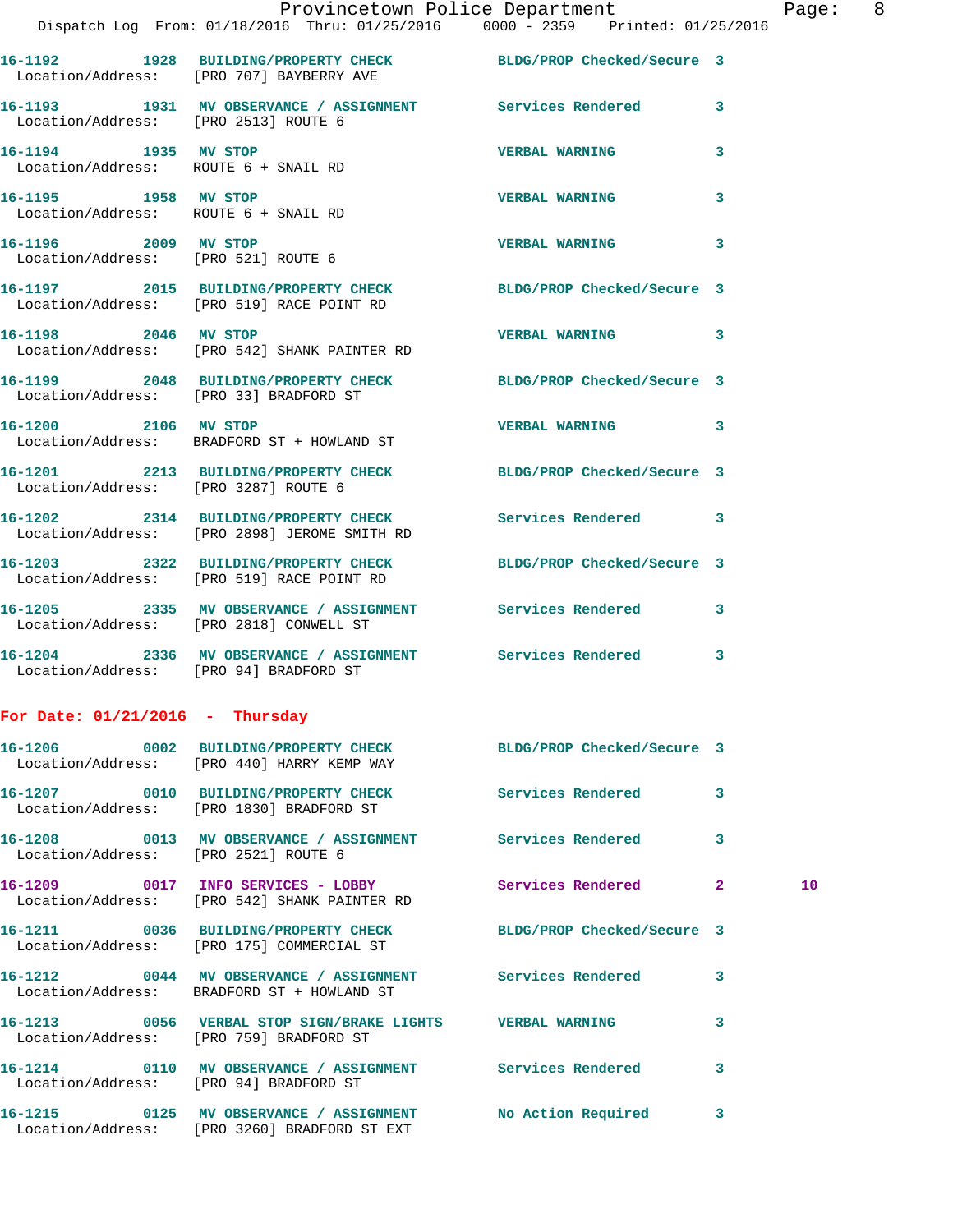**16-1216 0147 BUILDING/PROPERTY CHECK BLDG/PROP Checked/Secure 3**  Location/Address: [PRO 3609] COMMERCIAL ST **16-1217 0156 VERBAL PLATE LIGHT VERBAL WARNING 3**  Location/Address: [PRO 3670] SHANK PAINTER RD **16-1218 0214 BUILDING/PROPERTY CHECK Services Rendered 3**  Location/Address: [PRO 433] RYDER ST EXT **16-1219 0218 BUILDING/PROPERTY CHECK BLDG/PROP Checked/Secure 3**  Location/Address: [PRO 530] SHANK PAINTER RD **16-1220 0224 BUILDING/PROPERTY CHECK BLDG/PROP Checked/Secure 3**  Location/Address: [PRO 182] COMMERCIAL ST **16-1221 0226 BUILDING/PROPERTY CHECK Services Rendered 3**  Location/Address: [PRO 3259] MACMILLAN WHARF **16-1222 0254 BUILDING/PROPERTY CHECK BLDG/PROP Checked/Secure 3**  Location/Address: [PRO 1886] BRADFORD ST **16-1223 0301 BUILDING/PROPERTY CHECK BLDG/PROP Checked/Secure 3**  Location/Address: [PRO 710] BRADFORD ST **16-1224 0401 BUILDING/PROPERTY CHECK BLDG/PROP Checked/Secure 3**  Location/Address: [PRO 58] BRADFORD ST **16-1225 0421 BUILDING/PROPERTY CHECK BLDG/PROP Checked/Secure 3**  Location/Address: [PRO 530] SHANK PAINTER RD **16-1226 0425 OPEN DOOR ALARM BLD/PROP CHECKED UNSECUR 1**  Location/Address: [PRO 43] BRADFORD ST **16-1227 0530 BUILDING/PROPERTY CHECK BLDG/PROP Checked/Secure 3**  Location/Address: [PRO 447] JEROME SMITH RD **16-1228 0534 MV OBSERVANCE / ASSIGNMENT Services Rendered 3**  Location/Address: JEROME SMITH RD + SHANK PAINTER RD **16-1229 0549 MV OBSERVANCE / ASSIGNMENT No Action Required 3**  Location/Address: [PRO 521] ROUTE 6 **16-1230 0554 BUILDING/PROPERTY CHECK BLDG/PROP Checked/Secure 3**  Location/Address: [PRO 1638] COMMERCIAL ST **16-1231 0804 BUILDING/PROPERTY CHECK BLDG/PROP Checked/Secure 3**  Location/Address: [PRO 447] JEROME SMITH RD **16-1232 0809 COURT Services Rendered 3**  Location: [ORL] ORLEANS DISTRICT COURT **16-1233 0809 SCHOOL Services Rendered 3**  Location/Address: [PRO 569] WINSLOW ST **16-1234 0816 MV OBSERVANCE / ASSIGNMENT Services Rendered 3**  Location/Address: [PRO 3440] ROUTE 6 16-1235 0836 COMMERCIAL BURGLAR No Action Required 1 Location/Address: [PRO 2558] BRADFORD ST **16-1237 0842 PET PANTRY Services Rendered 2**  Location/Address: [PRO 3296] SHANK PAINTER RD **16-1238 0911 BUILDING/PROPERTY CHECK BLDG/PROP Checked/Secure 3**  Location/Address: [PRO 3317] CEMETERY RD **16-1239 0911 BUILDING/PROPERTY CHECK BLDG/PROP Checked/Secure 3**  Location/Address: [PRO 3318] CEMETERY RD

**16-1240 0931 MV OBSERVANCE / ASSIGNMENT Services Rendered 3**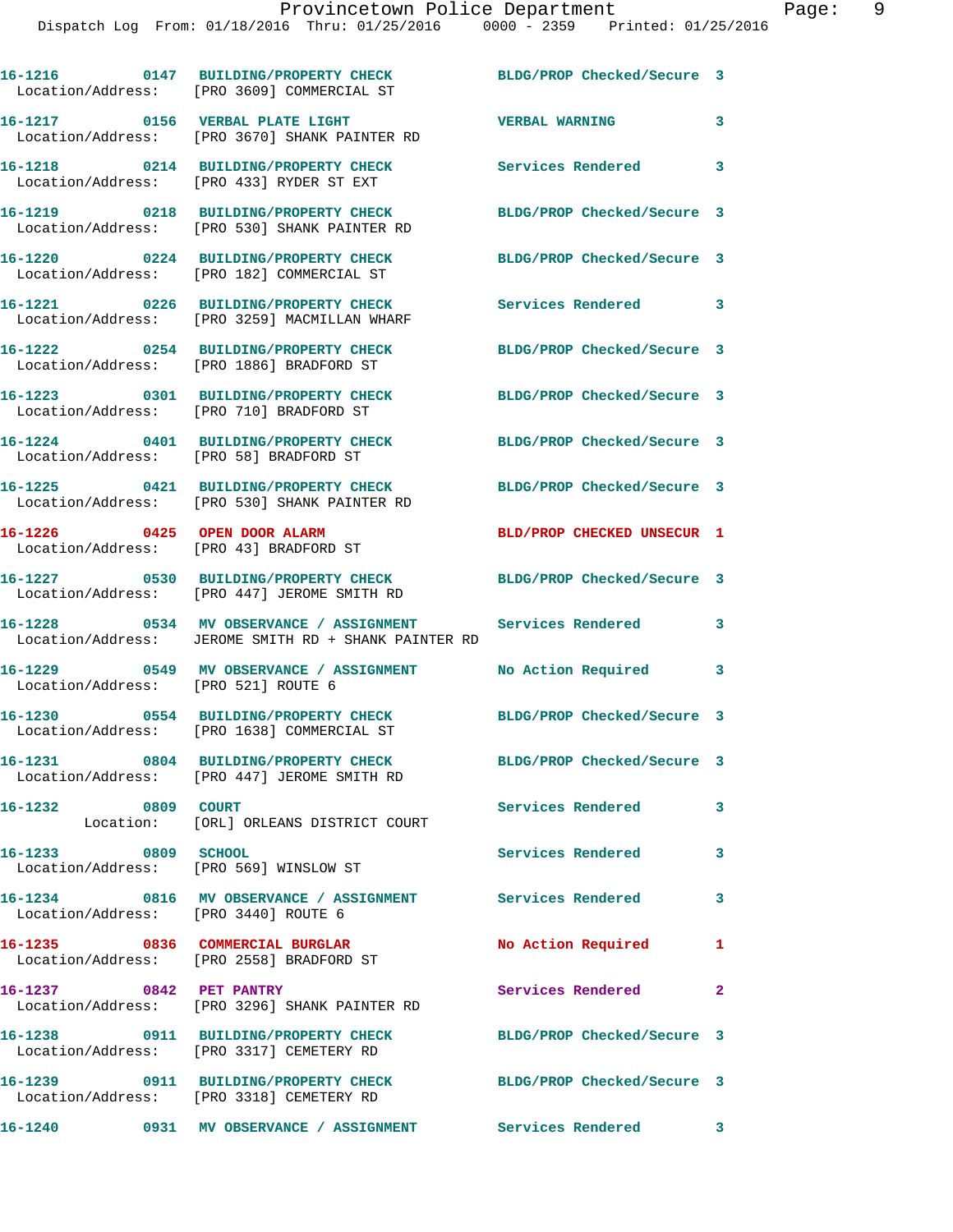|                                                              | Provincetown Police Department                                                                                |                            |                |
|--------------------------------------------------------------|---------------------------------------------------------------------------------------------------------------|----------------------------|----------------|
|                                                              | Dispatch Log From: 01/18/2016 Thru: 01/25/2016 0000 - 2359 Printed: 01/25/2016                                |                            |                |
|                                                              | Location/Address: BRADFORD ST + STANDISH ST                                                                   |                            |                |
|                                                              | 16-1241 0940 BUILDING/PROPERTY CHECK Services Rendered<br>Location/Address: [PRO 2483] COMMERCIAL ST          |                            | 3              |
| Location/Address: [PRO 571] ALDEN ST                         | 16-1242 0958 BUILDING/PROPERTY CHECK                                                                          | BLDG/PROP Checked/Secure 3 |                |
|                                                              | 16-1243 1005 MV STOP<br>Location/Address: BRADFORD ST + PLEASANT ST                                           | <b>VERBAL WARNING</b>      | 3              |
|                                                              | 16-1244 1036 BUILDING/PROPERTY CHECK BLDG/PROP Checked/Secure 3<br>Location/Address: [PRO 2539] RYDER ST EXT  |                            |                |
|                                                              | 16-1245 1107 MV OBSERVANCE / ASSIGNMENT Services Rendered<br>Location/Address: [PRO 106] COMMERCIAL ST        |                            | 3              |
| Location/Address: SNAIL RD                                   | 16-1247 1135 MV OBSERVANCE / ASSIGNMENT Services Rendered                                                     |                            | 3              |
|                                                              | 16-1246 1148 ASSIST CITIZEN<br>Location/Address: [PRO 542] SHANK PAINTER RD                                   | SPOKEN TO                  | 3              |
|                                                              | 16-1249 1237 LOST/FOUND PROPERTY<br>Location/Address: [PRO 542] SHANK PAINTER RD                              | <b>Services Rendered</b>   | 3              |
|                                                              | 16-1250 1253 ASSIST CITIZEN<br>Location/Address: [PRO 542] SHANK PAINTER RD                                   | SPOKEN TO                  | 3              |
|                                                              | 16-1251 1332 MV ACCIDENT/PAST OCCURED<br>Location/Address: [PRO 3619] COMMERCIAL ST                           | Services Rendered          | 1              |
|                                                              | 16-1252 1340 BUILDING/PROPERTY CHECK<br>Location/Address: [PRO 2977] COMMERCIAL ST                            | <b>Services Rendered</b>   | 3              |
| 16-1253 1340 FOLLOW UP                                       | Location/Address: [PRO 519] RACE POINT RD                                                                     | Services Rendered          | $\overline{a}$ |
| Location/Address: [PRO 16] BRADFORD ST                       | 16-1254 1358 BUILDING/PROPERTY CHECK                                                                          | BLDG/PROP Checked/Secure 3 |                |
|                                                              | 16-1255 1404 MV OBSERVANCE / ASSIGNMENT No Action Required<br>Location/Address: HOWLAND ST + HARRY KEMP WAY   |                            | $\mathbf{3}$   |
| Location/Address: [PRO 569] WINSLOW ST                       | 16-1256 1421 VISIBLE BLACK SMOKE                                                                              | Services Rendered          | 1.             |
|                                                              | 16-1257 1455 PARK, WALK & TALK<br>Location/Address: [PRO 569] WINSLOW ST                                      | Services Rendered          | $\mathbf{2}$   |
| 16-1258 1537 MV STOP<br>Location/Address: [PRO 2521] ROUTE 6 |                                                                                                               | <b>VERBAL WARNING</b>      | 3              |
|                                                              | 16-1259 1551 HAZARDS/GAS SMELL<br>Location/Address: [PRO 2123] COMMERCIAL ST                                  | Services Rendered          | 2              |
|                                                              | Location/Address: [PRO 1892] SHANK PAINTER RD                                                                 |                            | 3              |
|                                                              | 16-1260 1553 BUILDING/PROPERTY CHECK BLDG/PROP Checked/Secure 3<br>Location/Address: [PRO 2206] COMMERCIAL ST |                            |                |
| 16-1261 1554 BAR CHECK                                       | Location/Address: [PRO 399] COMMERCIAL ST                                                                     | Services Rendered          | $\mathbf{2}$   |
| Location/Address: [PRO 2513] ROUTE 6                         | 16-1264 1653 MV OBSERVANCE / ASSIGNMENT Services Rendered                                                     |                            | 3              |
| Location/Address: BRADFORD ST                                | 16-1265 1715 MV OBSERVANCE / ASSIGNMENT Services Rendered                                                     |                            | 3              |

Page: 10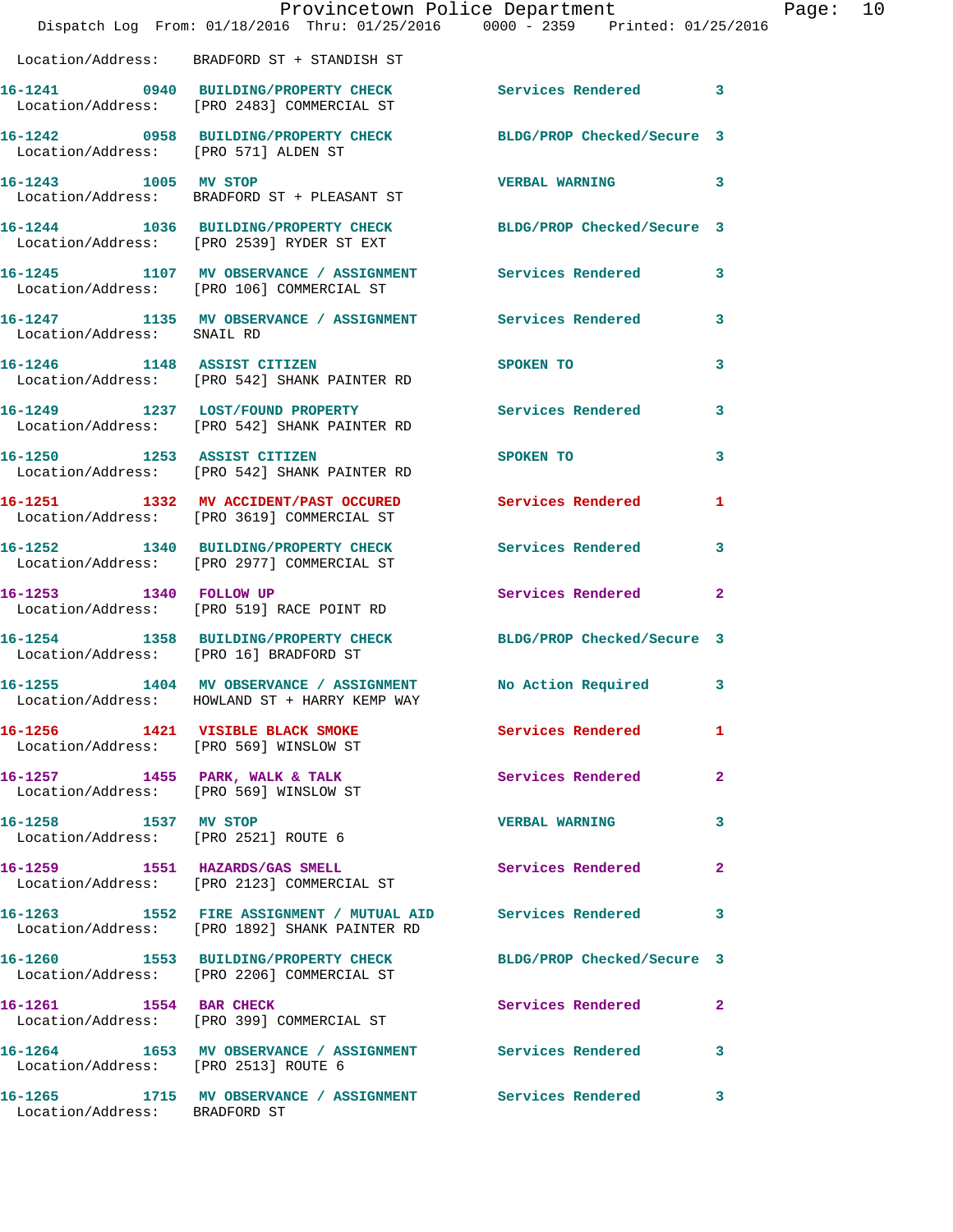| 16-1266 1717 MV STOP                 | Location/Address: [PRO 2521] ROUTE 6                                                                            | <b>VERBAL WARNING</b>      | 3 |    |
|--------------------------------------|-----------------------------------------------------------------------------------------------------------------|----------------------------|---|----|
|                                      | 16-1267 1755 BUILDING/PROPERTY CHECK BLDG/PROP Checked/Secure 3<br>Location/Address: [PRO 444] HIGH POLE HILL   |                            |   |    |
| 16-1268 1801 MV STOP                 | Location/Address: CONWELL ST + BRADFORD ST                                                                      | <b>VERBAL WARNING</b>      | 3 |    |
|                                      | 16-1269 1809 WELL-BEING CHECK<br>Location/Address: [PRO 640] CENTRAL ST                                         | Services Rendered          | 3 |    |
|                                      | 16-1271 1911 BUILDING/PROPERTY CHECK BLDG/PROP Checked/Secure 3<br>Location/Address: [PRO 1638] COMMERCIAL ST   |                            |   |    |
|                                      | 16-1272 1943 BUILDING/PROPERTY CHECK BLDG/PROP Checked/Secure 3<br>Location/Address: [PRO 175] COMMERCIAL ST    |                            |   |    |
| Location/Address: SNAIL RD           | 16-1273 2017 MV OBSERVANCE / ASSIGNMENT Services Rendered                                                       |                            | 3 |    |
|                                      | 16-1274 2118 BUILDING/PROPERTY CHECK BLDG/PROP Checked/Secure 3<br>Location/Address: [PRO 519] RACE POINT RD    |                            |   |    |
|                                      | 16-1275 2135 MEDICAL EMERGENCY<br>Location/Address: [PRO 399] COMMERCIAL ST                                     | Transported to Hospital 1  |   |    |
|                                      | 16-1277 2212 MEDICAL EMERGENCY<br>Location/Address: [PRO 1139] WATSONS CT                                       | Transported to Hospital 1  |   |    |
|                                      | 16-1279 2300 LOBBY TRAFFIC<br>Location/Address: [PRO 542] SHANK PAINTER RD                                      | Services Rendered 3        |   | 12 |
|                                      | 16-1280 2336 BUILDING/PROPERTY CHECK BLDG/PROP Checked/Secure 3<br>Location/Address: [PRO 530] SHANK PAINTER RD |                            |   |    |
|                                      | 16-1281  2341 BUILDING/PROPERTY CHECK BLDG/PROP Checked/Secure 3<br>Location/Address: [PRO 1646] WINSLOW ST     |                            |   |    |
| Location/Address: ROUTE 6 + SNAIL RD | 16-1282 2345 MV OBSERVANCE / ASSIGNMENT Services Rendered 3                                                     |                            |   |    |
| For Date: $01/22/2016$ - Friday      |                                                                                                                 |                            |   |    |
|                                      | 16-1283 0016 BUILDING/PROPERTY CHECK<br>Location/Address: [PRO 554] TREMONT ST                                  | BLDG/PROP Checked/Secure 3 |   |    |
| Location/Address: [PRO 3287] ROUTE 6 | 16-1285 0027 MV OBSERVANCE / ASSIGNMENT Services Rendered                                                       |                            | 3 |    |
|                                      | 16-1284 0028 BUILDING/PROPERTY CHECK BLDG/PROP Checked/Secure 3<br>Location/Address: [PRO 447] JEROME SMITH RD  |                            |   |    |
|                                      | 16-1287 0040 BUILDING/PROPERTY CHECK BLDG/PROP Checked/Secure 3<br>Location/Address: [PRO 182] COMMERCIAL ST    |                            |   |    |
|                                      | 16-1288 6051 MV OBSERVANCE / ASSIGNMENT Services Rendered<br>Location/Address: [PRO 94] BRADFORD ST             |                            | 3 |    |
|                                      | 16-1290 0109 BUILDING/PROPERTY CHECK BLDG/PROP Checked/Secure 3<br>Location/Address: [PRO 2018] COMMERCIAL ST   |                            |   |    |
|                                      | 16-1291 0109 BUILDING/PROPERTY CHECK BLDG/PROP Checked/Secure 3<br>Location/Address: [PRO 1638] COMMERCIAL ST   |                            |   |    |
|                                      | 16-1292 0111 MV OBSERVANCE / ASSIGNMENT No Action Required<br>Location/Address: [PRO 2577] BRADFORD ST          |                            | 3 |    |

**16-1293 0117 BUILDING/PROPERTY CHECK BLDG/PROP Checked/Secure 3**  Location/Address: [PRO 710] BRADFORD ST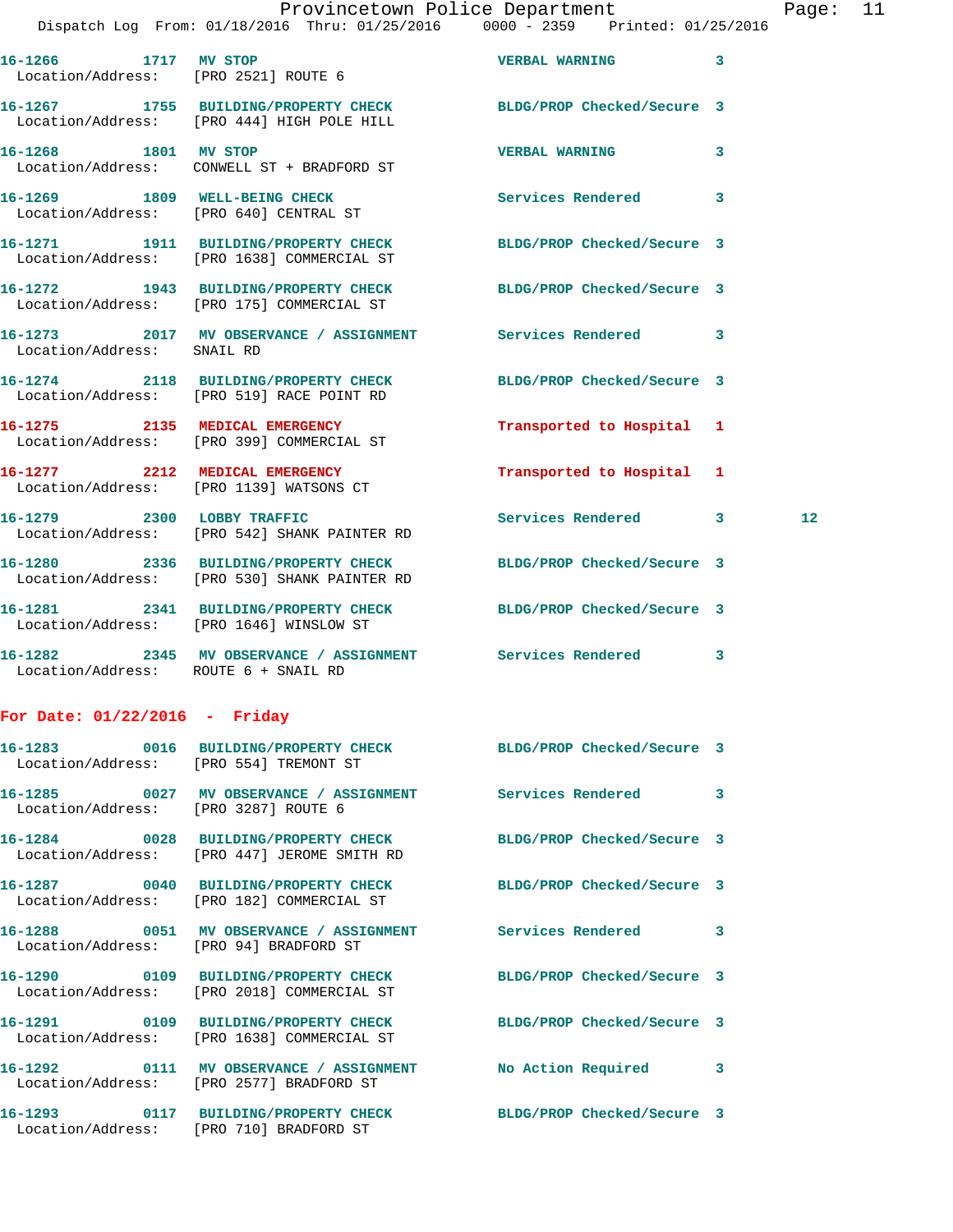|                                         | 16-1294 0122 BUILDING/PROPERTY CHECK<br>Location/Address: [PRO 3033] COMMERCIAL ST                   | BLDG/PROP Checked/Secure 3 |                         |
|-----------------------------------------|------------------------------------------------------------------------------------------------------|----------------------------|-------------------------|
|                                         | 16-1295 0124 BUILDING/PROPERTY CHECK<br>Location/Address: [PRO 204] COMMERCIAL ST                    | BLDG/PROP Checked/Secure 3 |                         |
|                                         | 16-1296 0153 BUILDING/PROPERTY CHECK<br>Location/Address: [PRO 3609] COMMERCIAL ST                   | BLDG/PROP Checked/Secure 3 |                         |
|                                         | 16-1297 0213 BUILDING/PROPERTY CHECK<br>Location/Address: [PRO 175] COMMERCIAL ST                    | BLDG/PROP Checked/Secure 3 |                         |
|                                         | 16-1298 0228 BUILDING/PROPERTY CHECK<br>Location/Address: [PRO 707] BAYBERRY AVE                     | BLDG/PROP Checked/Secure 3 |                         |
| Location/Address: [PRO 1780] JOHNSON ST | 16-1299 0255 BUILDING/PROPERTY CHECK                                                                 | BLDG/PROP Checked/Secure 3 |                         |
|                                         | 16-1300 0421 BUILDING/PROPERTY CHECK<br>Location/Address: [PRO 3151] COMMERCIAL ST                   | BLDG/PROP Checked/Secure 3 |                         |
| Location/Address: [PRO 512] PRINCE ST   | 16-1302 0531 BUILDING/PROPERTY CHECK                                                                 | BLDG/PROP Checked/Secure 3 |                         |
|                                         | 16-1301 0535 BUILDING/PROPERTY CHECK<br>Location/Address: [PRO 2539] RYDER ST EXT                    | BLDG/PROP Checked/Secure 3 |                         |
|                                         | 16-1303 0544 MV OBSERVANCE / ASSIGNMENT<br>Location/Address: [PRO 3430] COMMERCIAL ST                | Services Rendered 3        |                         |
|                                         | 16-1304 0548 BUILDING/PROPERTY CHECK<br>Location/Address: [PRO 3256] COMMERCIAL ST                   | BLDG/PROP Checked/Secure 3 |                         |
|                                         | 16-1305 0553 MV OBSERVANCE / ASSIGNMENT<br>Location/Address: [PRO 3075] SHANK PAINTER RD             | No Action Required         | 3                       |
|                                         | 16-1306 0558 BUILDING/PROPERTY CHECK<br>Location/Address: [PRO 2490] PROVINCELANDS RD                | <b>Services Rendered</b>   | 3                       |
| Location/Address: [PRO 1566] CONWELL ST | 16-1307 0605 MV OBSERVANCE / ASSIGNMENT                                                              | Services Rendered          | $\mathbf{3}$            |
| Location/Address: [PRO 3222] ALDEN ST   | 16-1308 0722 MEDICAL EMERGENCY/D.O.T.                                                                | Transported to Hospital 1  |                         |
| 16-1309 0726 MV STOP                    | Location/Address: [PRO 1886] BRADFORD ST                                                             | <b>VERBAL WARNING</b>      |                         |
|                                         | 16-1311 0735 PARK, WALK & TALK<br>Location/Address: [PRO 3259] MACMILLAN WHARF                       | Services Rendered          | $\mathbf{2}$            |
|                                         | 16-1310 0737 BUILDING/PROPERTY CHECK<br>Location/Address: [PRO 2483] COMMERCIAL ST                   | <b>Services Rendered</b>   | $\overline{\mathbf{3}}$ |
| Location/Address: [PRO 569] WINSLOW ST  | 16-1312 0808 SERVICE CALL/SCHOOL                                                                     | Services Rendered          | 3                       |
|                                         | 16-1313 0809 BUILDING/PROPERTY CHECK<br>Location/Address: [PRO 3317] CEMETERY RD                     | BLDG/PROP Checked/Secure 3 |                         |
|                                         | 16-1314 0809 BUILDING/PROPERTY CHECK<br>Location/Address: [PRO 3318] CEMETERY RD                     | BLDG/PROP Checked/Secure 3 |                         |
|                                         | 16-1315 0846 BUILDING/PROPERTY CHECK Services Rendered 3<br>Location/Address: [PRO 564] BAYBERRY AVE |                            |                         |
|                                         | Location/Address: [PRO 106] COMMERCIAL ST                                                            |                            | 3                       |

**16-1317 0928 MV OBSERVANCE / ASSIGNMENT Services Rendered 3**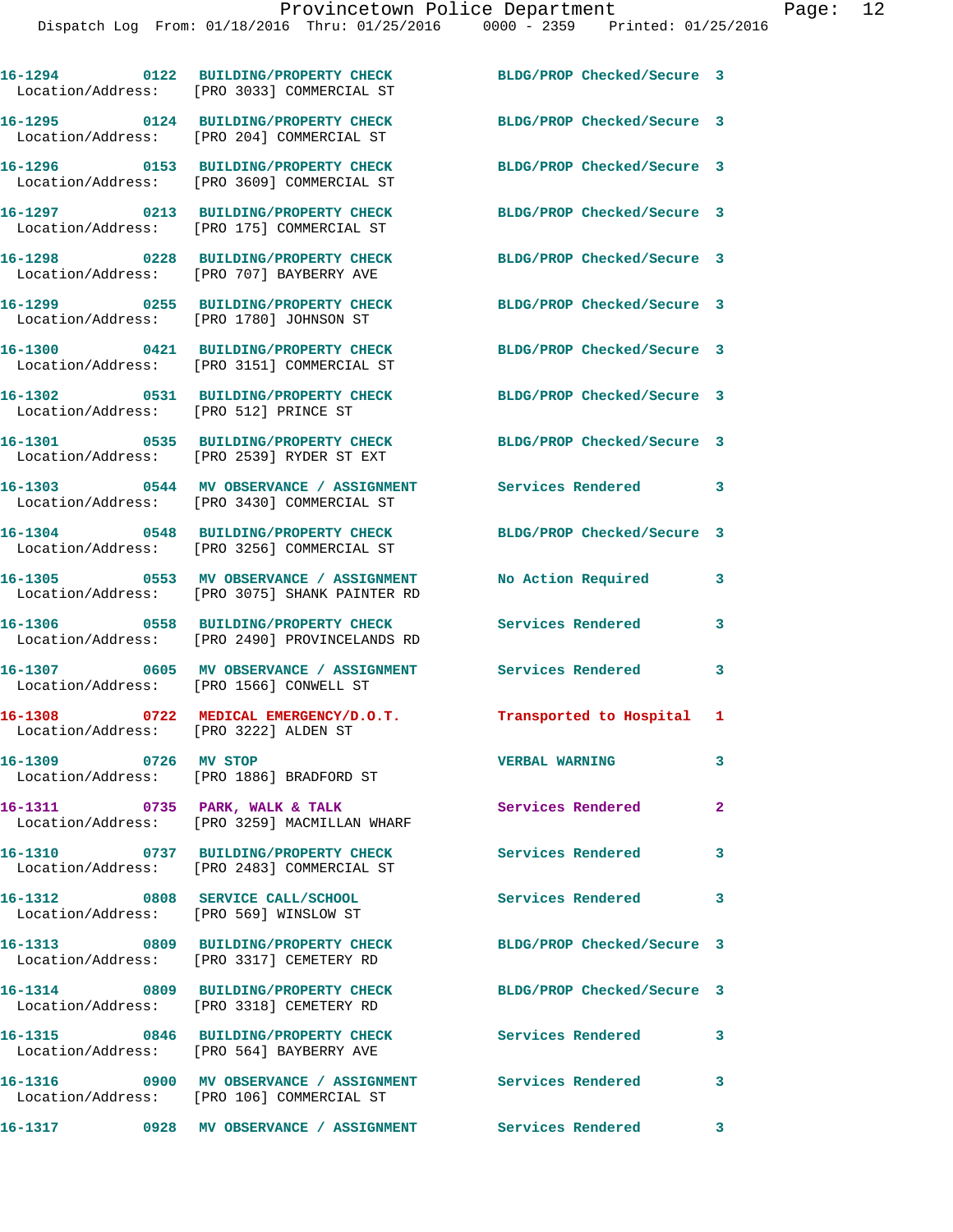|                                                              | Provincetown Police Department<br>Dispatch Log From: 01/18/2016 Thru: 01/25/2016 0000 - 2359 Printed: 01/25/2016 |                            |                |
|--------------------------------------------------------------|------------------------------------------------------------------------------------------------------------------|----------------------------|----------------|
|                                                              | Location/Address: HOWLAND ST + BRADFORD ST                                                                       |                            |                |
| Location/Address: [PRO 2521] ROUTE 6                         | 16-1318 		 0944 MV OBSERVANCE / ASSIGNMENT Services Rendered                                                     |                            | 3              |
| 16-1319 0945 MV STOP<br>Location/Address: [PRO 2513] ROUTE 6 |                                                                                                                  | <b>VERBAL WARNING</b>      | 3              |
| Location/Address: [PRO 3287] ROUTE 6                         | 16-1320 0951 BUILDING/PROPERTY CHECK BLDG/PROP Checked/Secure 3                                                  |                            |                |
|                                                              | 16-1321 1000 MV OBSERVANCE / ASSIGNMENT Services Rendered<br>Location/Address: HARRY KEMP WAY + BREWSTER ST      |                            | 3              |
|                                                              | 16-1322 1029 PARK, WALK & TALK 3 Services Rendered<br>Location/Address: [PRO 537] SHANK PAINTER RD               |                            | $\overline{a}$ |
| Location/Address: ROUTE 6 + SNAIL RD                         | 16-1323 1050 MV OBSERVANCE / ASSIGNMENT Services Rendered                                                        |                            | 3              |
| Location/Address: [PRO 3222] ALDEN ST                        | 16-1325 1101 MEDICAL EMERGENCY/LETHARGIC Transported to Hospital                                                 |                            | 1              |
|                                                              | 16-1324 1103 MV OBSERVANCE / ASSIGNMENT Services Rendered<br>Location/Address: [PRO 2489] BRADFORD ST            |                            | 3              |
|                                                              | 16-1326 1116 BUILDING/PROPERTY CHECK Services Rendered<br>Location/Address: [PRO 3430] COMMERCIAL ST             |                            | 3              |
|                                                              | 16-1327 1124 PARK, WALK & TALK<br>Location/Address: [PRO 3277] SANDY HILL LN                                     | Services Rendered          | $\mathbf{2}$   |
|                                                              | 16-1329 1216 BUILDING/PROPERTY CHECK Services Rendered<br>Location/Address: [PRO 2490] PROVINCELANDS RD          |                            | 3              |
| 16-1330 1232 MV STOP                                         | Location/Address: [PRO 3136] RACE POINT RD                                                                       | <b>VERBAL WARNING</b>      | 3              |
|                                                              | 16-1331 1241 MV OBSERVANCE / ASSIGNMENT Services Rendered<br>Location/Address: HOWLAND ST + HARRY KEMP WAY       |                            | 3              |
|                                                              | 16-1333 1344 BUILDING/PROPERTY CHECK Services Rendered<br>Location/Address: [PRO 2898] JEROME SMITH RD           |                            | 3              |
| 16-1334 1354 MV STOP                                         | Location/Address: [PRO 2479] ROUTE 6                                                                             | <b>VERBAL WARNING</b>      | 3              |
|                                                              | 16-1335 1409 BUILDING/PROPERTY CHECK BLDG/PROP Checked/Secure 3<br>Location/Address: [PRO 447] JEROME SMITH RD   |                            |                |
|                                                              | 16-1336 1425 BUILDING/PROPERTY CHECK BLDG/PROP Checked/Secure 3<br>Location/Address: [PRO 2500] COMMERCIAL ST    |                            |                |
|                                                              | 16-1337 1457 MV HIT & RUN/PAST OCCURRED Services Rendered<br>Location/Address: [PRO 565] WEST VINE ST            |                            | 2              |
|                                                              | 16-1338 1526 MV OBSERVANCE / ASSIGNMENT Services Rendered<br>Location/Address: [PRO 3430] COMMERCIAL ST          |                            | 3              |
|                                                              | 16-1339 1612 BUILDING/PROPERTY CHECK<br>Location/Address: [PRO 564] BAYBERRY AVE                                 | BLDG/PROP Checked/Secure 3 |                |
| Location/Address: [PRO 2518] ROUTE 6                         | 16-1340 1621 MV OBSERVANCE / ASSIGNMENT Services Rendered                                                        |                            | 3              |
|                                                              | 16-1341 1648 BUILDING/PROPERTY CHECK<br>Location/Address: [PRO 519] RACE POINT RD                                | BLDG/PROP Checked/Secure 3 |                |
|                                                              | 16-1342 1719 MV OBSERVANCE / ASSIGNMENT<br>Location/Address: HIGH POLE HL + BRADFORD ST                          | <b>Services Rendered</b>   | 3              |

Page: 13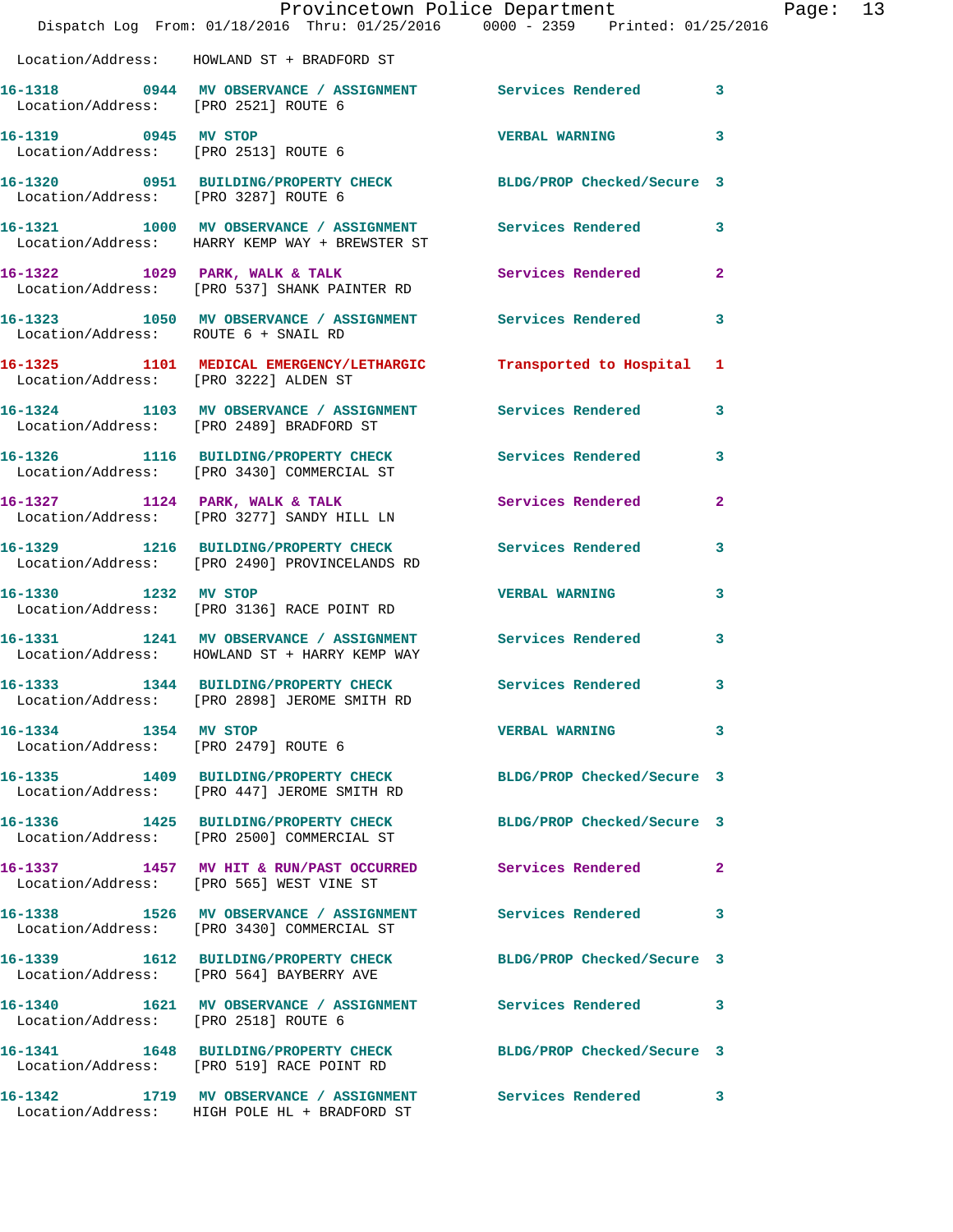| 16-1343 1720 MV STOP                                        | Location/Address: ROUTE 6 + SNAIL RD                                                                            | <b>VERBAL WARNING</b>      | 3            |    |
|-------------------------------------------------------------|-----------------------------------------------------------------------------------------------------------------|----------------------------|--------------|----|
|                                                             | 16-1344 1731 BUILDING/PROPERTY CHECK BLDG/PROP Checked/Secure 3<br>Location/Address: [PRO 1638] COMMERCIAL ST   |                            |              |    |
|                                                             | 16-1345 1802 BUILDING/PROPERTY CHECK Services Rendered<br>Location/Address: [PRO 433] RYDER ST EXT              |                            | 3            |    |
| Location/Address: [PRO 2513] ROUTE 6                        | 16-1346 1839 MV OBSERVANCE / ASSIGNMENT Services Rendered                                                       |                            | 3            |    |
|                                                             | 16-1347 1844 MEDICAL EMERGENCY<br>Location/Address: [PRO 1895] BRADFORD ST                                      | PATIENT REFUSAL 1          |              |    |
|                                                             | 16-1348 1907 BUILDING/PROPERTY CHECK BLDG/PROP Checked/Secure 3<br>Location/Address: [PRO 1646] WINSLOW ST      |                            |              |    |
|                                                             | 16-1349 1913 BUILDING/PROPERTY CHECK BLDG/PROP Checked/Secure 3<br>Location/Address: [PRO 182] COMMERCIAL ST    |                            |              |    |
|                                                             | 16-1350 1930 SUSPICIOUS ACTIVITY 1999 Services Rendered 2<br>Location: [PRO 3672] TOWN LINE                     |                            |              |    |
|                                                             | 16-1351 2005 BUILDING/PROPERTY CHECK BLDG/PROP Checked/Secure 3<br>Location/Address: [PRO 530] SHANK PAINTER RD |                            |              |    |
|                                                             | 16-1352 2019 BUILDING/PROPERTY CHECK<br>Location/Address: [PRO 447] JEROME SMITH RD                             | No Action Required 3       |              |    |
|                                                             | 16-1353 2022 BUILDING/PROPERTY CHECK BLDG/PROP Checked/Secure 3<br>Location/Address: [PRO 444] HIGH POLE HILL   |                            |              |    |
| 16-1354 2031 MV STOP                                        | Location/Address: [PRO 2818] CONWELL ST                                                                         | <b>VERBAL WARNING</b>      | 3            |    |
|                                                             | 16-1355 2115 BUILDING/PROPERTY CHECK BLDG/PROP Checked/Secure 3<br>Location/Address: [PRO 2206] COMMERCIAL ST   |                            |              |    |
| Location/Address: [PRO 94] BRADFORD ST                      | 16-1356 2123 BUILDING/PROPERTY CHECK Services Rendered 3                                                        |                            |              |    |
| 16-1357 2124 MV STOP<br>Location/Address: [PRO 521] ROUTE 6 |                                                                                                                 | <b>VERBAL WARNING</b>      | 3            |    |
| 16-1358                                                     | 2140 BUILDING/PROPERTY CHECK<br>Location/Address: [PRO 2540] RACE POINT RD                                      | Services Rendered          | 3            |    |
|                                                             | 16-1359 2153 SUSPICIOUS ACTIVITY<br>Location/Address: [PRO 2520] PRINCE ST                                      | Services Rendered          | $\mathbf{2}$ |    |
| Location/Address: [PRO 3287] ROUTE 6                        | 16-1360 2213 BUILDING/PROPERTY CHECK BLDG/PROP Checked/Secure 3                                                 |                            |              |    |
|                                                             | 16-1361 2300 INFO SERVICES - LOBBY<br>Location/Address: [PRO 542] SHANK PAINTER RD                              | Services Rendered          | $\mathbf{2}$ | 19 |
|                                                             | 16-1363 2331 MEDICAL EMERGENCY<br>Location/Address: [PRO 3670] SHANK PAINTER RD                                 | Services Rendered          | 1            |    |
| For Date: $01/23/2016$ - Saturday                           |                                                                                                                 |                            |              |    |
|                                                             | 16-1364 0053 MEDICAL EMERGENCY<br>Location/Address: BRADFORD ST + COMMERCIAL ST                                 | Transported to Hospital 1  |              |    |
|                                                             | 16-1366 0821 BUILDING/PROPERTY CHECK<br>Location/Address: [PRO 707] BAYBERRY AVE                                | BLDG/PROP Checked/Secure 3 |              |    |
|                                                             | 16-1367 0825 BUILDING/PROPERTY CHECK<br>Location/Address: [PRO 710] BRADFORD ST                                 | BLDG/PROP Checked/Secure 3 |              |    |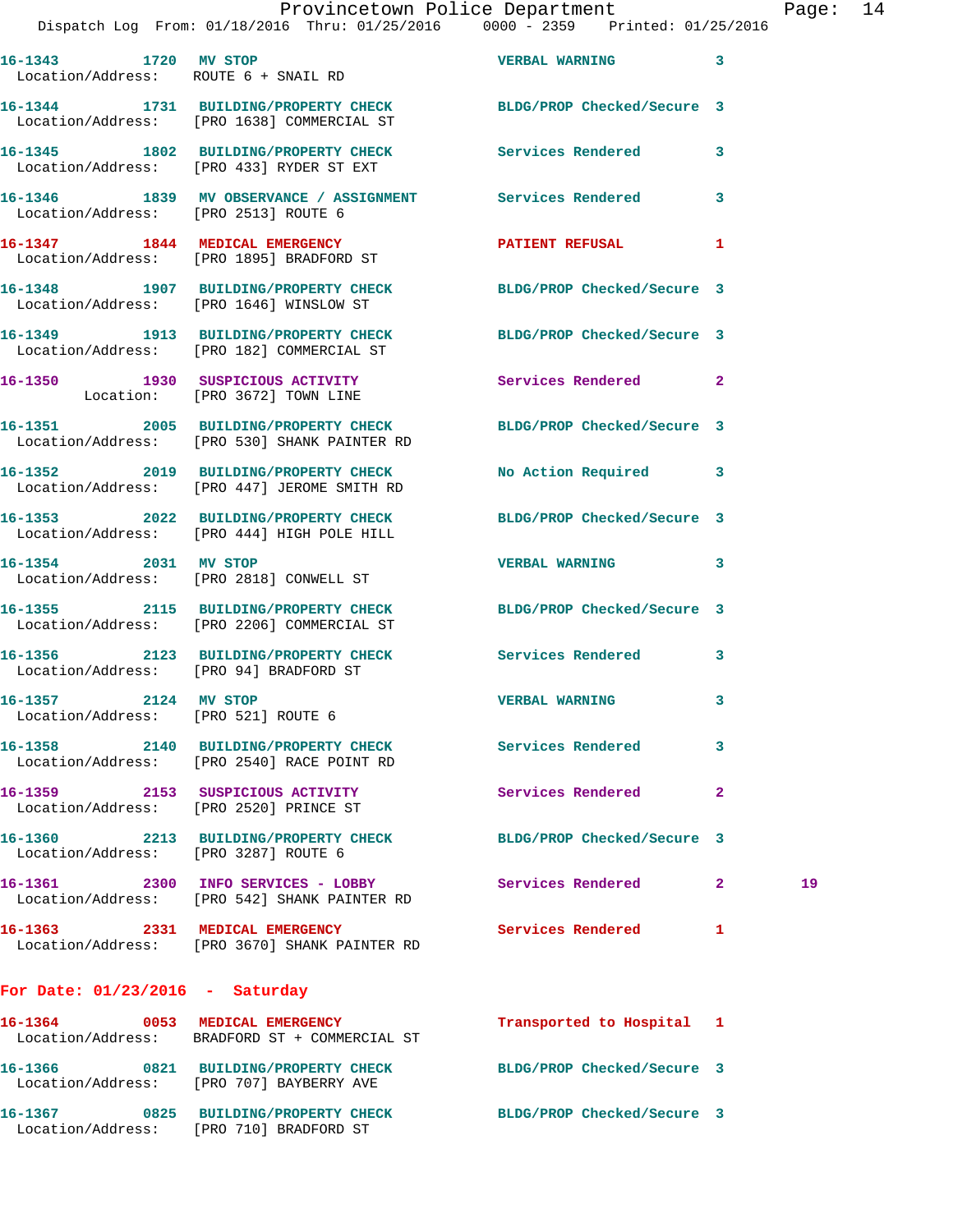|                                                                            | 16-1368 6853 MV OBSERVANCE / ASSIGNMENT Services Rendered<br>Location/Address: [PRO 58] BRADFORD ST            |                            | 3              |   |
|----------------------------------------------------------------------------|----------------------------------------------------------------------------------------------------------------|----------------------------|----------------|---|
|                                                                            | 16-1369 0903 BUILDING/PROPERTY CHECK Services Rendered<br>Location/Address: [PRO 526] RYDER ST EXT             |                            | 3              |   |
|                                                                            | 16-1371 0914 ANIMAL CALL/BLACK BIRD Services Rendered<br>Location/Address: [PRO 3296] SHANK PAINTER RD         |                            | $\mathbf{2}$   |   |
|                                                                            | 16-1370 0915 BUILDING/PROPERTY CHECK BLDG/PROP Checked/Secure 3<br>Location/Address: [PRO 447] JEROME SMITH RD |                            |                |   |
| 16-1372 0946 MV STOP                                                       | Location/Address: [PRO 2479] ROUTE 6                                                                           | No Action Required         | 3              |   |
|                                                                            | 16-1373 0947 BUILDING/PROPERTY CHECK BLDG/PROP Checked/Secure 3<br>Location/Address: [PRO 2500] COMMERCIAL ST  |                            |                |   |
|                                                                            | 16-1374 0947 PARK, WALK & TALK<br>Location/Address: [PRO 285] COMMERCIAL ST                                    | <b>Services Rendered</b>   | $\mathbf{2}$   |   |
|                                                                            | 16-1375 1015 ANIMAL CALL/FISHER CAT SPOKEN TO<br>Location/Address: [PRO 1193] COMMERCIAL ST                    |                            | $\overline{a}$ |   |
|                                                                            | 16-1376 1015 SERVICE CALL/SNOW STREETS Services Rendered<br>Location/Address: [PRO 542] SHANK PAINTER RD       |                            | 3              |   |
|                                                                            | 16-1377 1129 BUILDING/PROPERTY CHECK<br>Location/Address: [PRO 3317] CEMETERY RD                               | BLDG/PROP Checked/Secure 3 |                |   |
|                                                                            | 16-1378 1130 BUILDING/PROPERTY CHECK BLDG/PROP Checked/Secure 3<br>Location/Address: [PRO 3318] CEMETERY RD    |                            |                |   |
|                                                                            | 16-1379 1133 ANIMAL CALL/PET PANTRY Services Rendered<br>Location/Address: [PRO 3296] SHANK PAINTER RD         |                            | $\mathbf{2}$   |   |
|                                                                            | 16-1380 1149 ALARM - GENERAL<br>Location/Address: [PRO 3015] BRADFORD ST                                       | No Action Required         | 1              |   |
| Location/Address: [PRO 3287] ROUTE 6                                       | 16-1381 1231 BUILDING/PROPERTY CHECK BLDG/PROP Checked/Secure 3                                                |                            |                |   |
| 16-1382 1259 ASSIST CITIZEN                                                | Location/Address: [PRO 3670] SHANK PAINTER RD<br>Refer To Arrest: 16-14-AR                                     | SPOKEN TO                  | 3              |   |
| Location/Address: [PRO 2520] PRINCE ST                                     | 16-1383 1347 ASSIST CITIZEN/RIDE                                                                               | Services Rendered          | 3              |   |
|                                                                            | 16-1384 1359 MEDICAL EMERGENCY<br>Location/Address: [PRO 1245] SEASHORE PARK DR                                | Transported to Hospital    | 1              |   |
| 16-1386   1440   ALARM - GENERAL                                           | Location/Address: [PRO 210] COMMERCIAL ST                                                                      | False Alarm Weather (No    | 1              |   |
|                                                                            | 16-1387 1649 SERVICE CALL/POWER OUTAGE<br>Location/Address: [PRO 542] SHANK PAINTER RD                         | <b>Services Rendered</b>   | 3              |   |
|                                                                            | 16-1388 1919 POWER OUTAGE/RESTORE<br>Location/Address: [PRO 542] SHANK PAINTER RD                              | No Action Required         | 3              | 2 |
| 16-1389 1942 BURGLAR ALARM<br>Location/Address: [PRO 413] CONWELL ST       |                                                                                                                | False Alarm Weather (No    | 1              |   |
| 16-1390 2001 TRANSFORMERS BLOWN<br>Location/Address: [PRO 2818] CONWELL ST |                                                                                                                | Taken/Referred to Other    | 3              |   |
|                                                                            |                                                                                                                | False Alarm Weather (No 1  |                |   |

Location/Address: [PRO 186] COMMERCIAL ST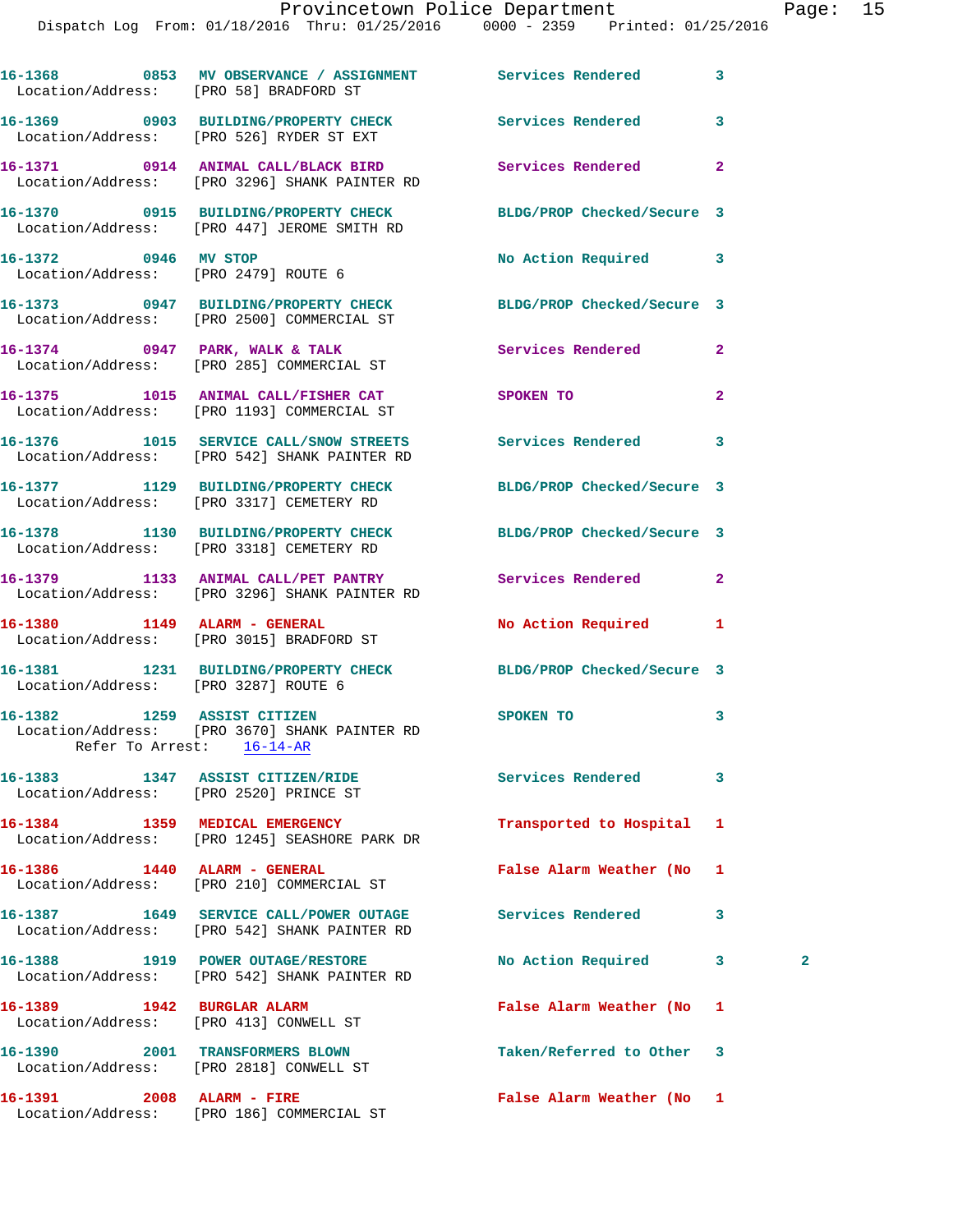|                                                     | Dispatch Log From: 01/18/2016 Thru: 01/25/2016 0000 - 2359 Printed: 01/25/2016                                      | Provincetown Police Department |              | Page: 16    |  |
|-----------------------------------------------------|---------------------------------------------------------------------------------------------------------------------|--------------------------------|--------------|-------------|--|
|                                                     | 16-1392 2022 TRUNK SERVICE PROBLEM Taken/Referred to Other 3<br>Location/Address: [PRO 542] SHANK PAINTER RD        |                                |              |             |  |
| 16-1393 2031 MV DISABLED                            | Location/Address: NELSON AVE + RACE POINT RD                                                                        | Services Rendered              | $\mathbf{2}$ |             |  |
|                                                     | 16-1394 2113 FIRE, STRUCTURE<br>Location/Address: [PRO 1702] COMMERCIAL ST                                          | Services Rendered              | 1            |             |  |
|                                                     | 16-1395 2120 WATER COVER PROBLEM<br>Location/Address: [PRO 2671] COMMERCIAL ST                                      | Taken/Referred to Other        | 3            |             |  |
|                                                     | 16-1396 2345 PARK, WALK & TALK<br>Location/Address: [PRO 85] COMMERCIAL ST                                          | Services Rendered              | 2            |             |  |
| For Date: $01/24/2016$ - Sunday                     |                                                                                                                     |                                |              |             |  |
|                                                     | 16-1397 0057 INFO SERVICES - LOBBY<br>Location/Address: [PRO 542] SHANK PAINTER RD                                  | Services Rendered              | $2^{\circ}$  | $7^{\circ}$ |  |
|                                                     | 16-1398 0132 BURGLAR ALARM<br>Location/Address: [PRO 342] COMMERCIAL ST                                             | False Alarm Weather (No 1      |              |             |  |
|                                                     | 16-1399 0215 ALARM - FIRE<br>Location/Address: [PRO 2212] BAYBERRY AVE                                              | False Alarm Weather (No 1      |              |             |  |
|                                                     | 16-1400 0540 BUILDING/PROPERTY CHECK<br>Location/Address: [PRO 1778] SHANK PAINTER RD                               | BLDG/PROP Checked/Secure 3     |              |             |  |
|                                                     | 16-1401 0602 BUILDING/PROPERTY CHECK BLDG/PROP Checked/Secure 3<br>Location/Address: [PRO 516] RACE POINT RD        |                                |              |             |  |
|                                                     | 16-1402 0737 BUILDING/PROPERTY CHECK<br>Location/Address: [PRO 447] JEROME SMITH RD                                 | BLDG/PROP Checked/Secure 3     |              |             |  |
| 16-1403                                             | 0815 ASSIST AGENCY / MUTUAL AID<br>Location/Address: [PRO 3259] MACMILLAN WHARF                                     | Taken/Referred to Other 3      |              |             |  |
| 16-1404 0824 GENERAL INFO                           |                                                                                                                     | Services Rendered              | 3            |             |  |
| $16 - 1405$<br>Location/Address: [PRO 2479] ROUTE 6 | 0842 TRAFFIC LIGHTS                                                                                                 | Services Rendered              | 3            |             |  |
|                                                     | 16-1407 0919 BUILDING/PROPERTY CHECK BLDG/PROP Checked/Secure 3<br>Location/Address: [PRO 105] COMMERCIAL ST        |                                |              |             |  |
|                                                     | 16-1408 0921 BUILDING/PROPERTY CHECK<br>Location/Address: [PRO 2898] JEROME SMITH RD                                | BLDG/PROP Checked/Secure 3     |              |             |  |
|                                                     | 16-1406 0923 BUILDING/PROPERTY CHECK<br>Location/Address: [PRO 526] RYDER ST EXT                                    | <b>Services Rendered</b>       | 3            |             |  |
|                                                     | 16-1416 1000 TRESPASS ORDER REMOVAL<br>Location/Address: [PRO 3243] SHANK PAINTER RD<br>Refer To Summons: 15-335-AR | <b>Services Rendered</b>       | 3            |             |  |
|                                                     | 16-1409 1006 MV OBSERVANCE / ASSIGNMENT<br>Location/Address: HOWLAND ST + HARRY KEMP WAY                            | No Action Required             | 3            |             |  |
|                                                     | 16-1410 1012 ALARM - GENERAL<br>Location/Address: [PRO 105] COMMERCIAL ST                                           | Taken/Referred to Other        | 1            |             |  |
| 16-1411 1021 PARKING                                | Location/Address: [PRO 3440] ROUTE 6                                                                                | No Action Required             | 3            |             |  |
|                                                     | 16-1412 1108 PARK, WALK & TALK<br>Location/Address: [PRO 2500] COMMERCIAL ST                                        | <b>Services Rendered</b>       | $\mathbf{2}$ |             |  |
|                                                     | 16-1413 1119 BUILDING/PROPERTY CHECK<br>Location/Address: [PRO 444] HIGH POLE HILL                                  | BLDG/PROP Checked/Secure 3     |              |             |  |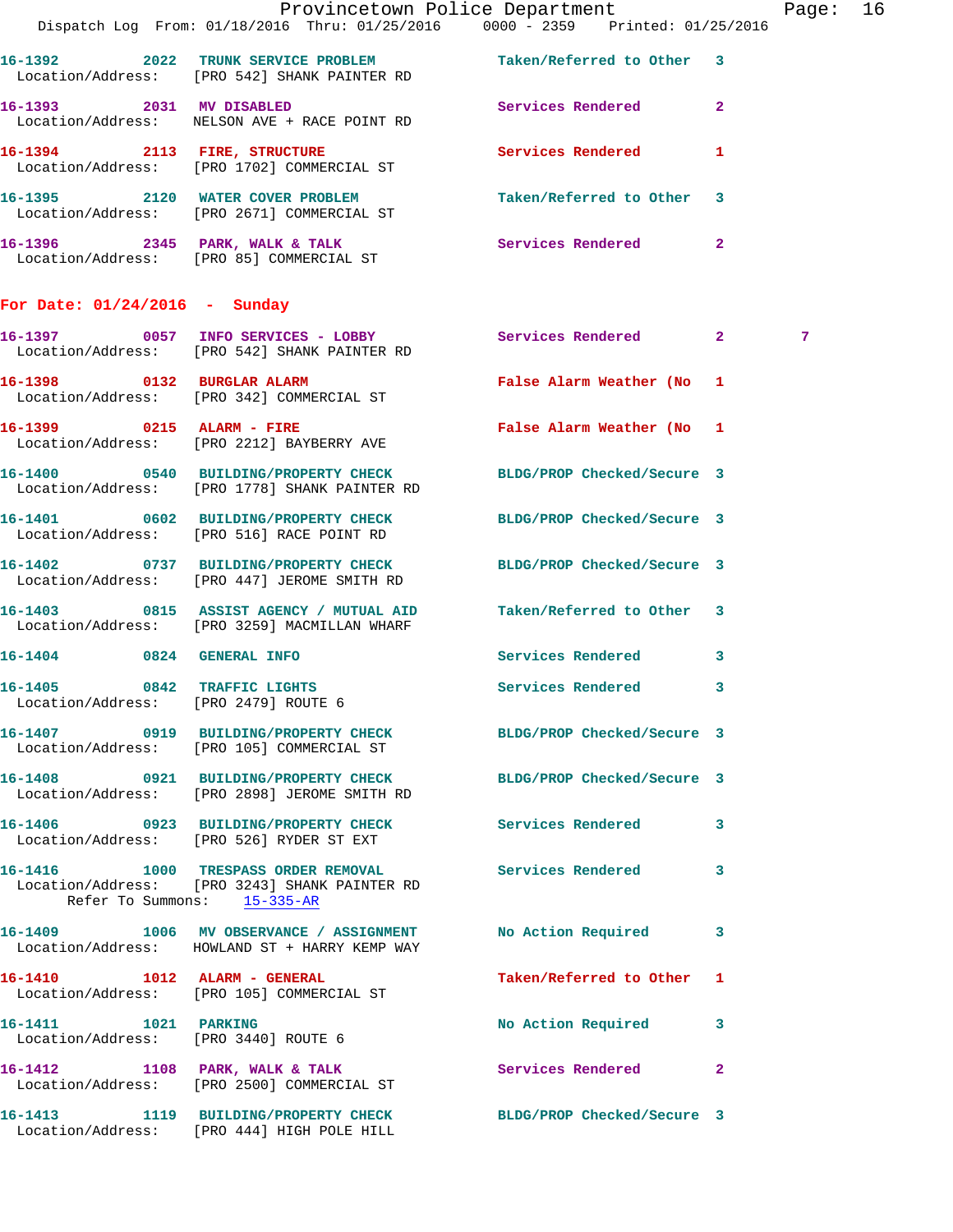| 16-1414 1139 MV STOP            | Location/Address: RACE POINT RD + ROUTE 6                                              | <b>VERBAL WARNING</b>      | $\overline{\mathbf{3}}$ |
|---------------------------------|----------------------------------------------------------------------------------------|----------------------------|-------------------------|
|                                 | 16-1415 1307 BUILDING/PROPERTY CHECK<br>Location/Address: [PRO 1638] COMMERCIAL ST     | BLDG/PROP Checked/Secure 3 |                         |
| Location/Address: SNAIL RD      | 16-1417 1315 MV OBSERVANCE / ASSIGNMENT                                                | <b>Services Rendered</b> 3 |                         |
| 16-1418                         | 1344 MEDICAL EMERGENCY<br>Location/Address: [PRO 1402] NELSON AVE                      | Transported to Hospital 1  |                         |
| 16-1420                         | 1528 BUILDING/PROPERTY CHECK<br>Location/Address: [PRO 1778] SHANK PAINTER RD          | BLDG/PROP Checked/Secure 3 |                         |
| 16-1421                         | 1541 PARK, WALK & TALK<br>Location/Address: [PRO 105] COMMERCIAL ST                    | Services Rendered 2        |                         |
| 16-1422                         | 1616 BUILDING/PROPERTY CHECK<br>Location/Address: [PRO 1638] COMMERCIAL ST             | BLDG/PROP Checked/Secure 3 |                         |
| 16-1423 1630 ALARM - GENERAL    | Location/Address: [PRO 1671] MASONIC PL                                                | False Alarm                | $\mathbf{1}$            |
|                                 | 16-1424 1642 BUILDING/PROPERTY CHECK<br>Location/Address: [PRO 3033] COMMERCIAL ST     | BLDG/PROP Checked/Secure 3 |                         |
| 16-1425 1648 MV STOP            | Location/Address: CONWAY ST + COMMERCIAL ST                                            | <b>VERBAL WARNING</b>      | 3                       |
|                                 | 16-1426 1844 MV OBSERVANCE / ASSIGNMENT<br>Location/Address: BRADFORD ST + STANDISH ST | <b>Services Rendered</b>   | $\overline{\mathbf{3}}$ |
|                                 | 16-1427 1912 BUILDING/PROPERTY CHECK<br>Location/Address: [PRO 2483] COMMERCIAL ST     | <b>Services Rendered</b>   | 3                       |
| 16-1428                         | 1951 BUILDING/PROPERTY CHECK<br>Location/Address: [PRO 182] COMMERCIAL ST              | BLDG/PROP Checked/Secure 3 |                         |
| 16-1429                         | 2139 BUILDING/PROPERTY CHECK<br>Location/Address: [PRO 554] TREMONT ST                 | BLDG/PROP Checked/Secure 3 |                         |
| 16-1430                         | 2339 BUILDING/PROPERTY CHECK<br>Location/Address: [PRO 2543] MACMILLAN WHARF           | BLDG/PROP Checked/Secure 3 |                         |
|                                 | 16-1431 2359 BUILDING/PROPERTY CHECK<br>Location/Address: [PRO 440] HARRY KEMP WAY     | BLDG/PROP Checked/Secure 3 |                         |
| For Date: $01/25/2016$ - Monday |                                                                                        |                            |                         |
| 16-1433                         | 0029 MV OBSERVANCE / ASSIGNMENT                                                        | Services Rendered          |                         |

| 10-17JJ<br>in the second contract of the second contract of the second second contract of the second second second second | nv verkvance / applemnent<br>Location/Address: HOWLAND ST + BRADFORD ST | Per Arces Vendered         | ۔ ت |
|---------------------------------------------------------------------------------------------------------------------------|-------------------------------------------------------------------------|----------------------------|-----|
| 0050<br>16-1434<br>Location/Address:                                                                                      | BUILDING/PROPERTY CHECK<br>[PRO 175] COMMERCIAL ST                      | BLDG/PROP Checked/Secure 3 |     |
| 16-1435 0103<br>Location/Address:                                                                                         | BUILDING/PROPERTY CHECK<br>[PRO 1830] BRADFORD ST                       | Services Rendered          | 3   |
| 16–1436<br>0108<br>Location/Address:                                                                                      | MV OBSERVANCE / ASSIGNMENT<br>[PRO 2577] BRADFORD ST                    | No Action Required         | 3   |
| 0121<br>16–1437<br>Location/Address:                                                                                      | BUILDING/PROPERTY CHECK<br>FRO 4331 RYDER ST EXT                        | BLDG/PROP Checked/Secure 3 |     |
| $\overline{0202}$<br>16–1438<br>Location/Address:                                                                         | <b>BUILDING/PROPERTY CHECK</b><br>[PRO 530] SHANK PAINTER RD            | BLDG/PROP Checked/Secure 3 |     |
| 16-1439<br>0238                                                                                                           | MV OBSERVANCE / ASSIGNMENT                                              | Services Rendered          | 3   |